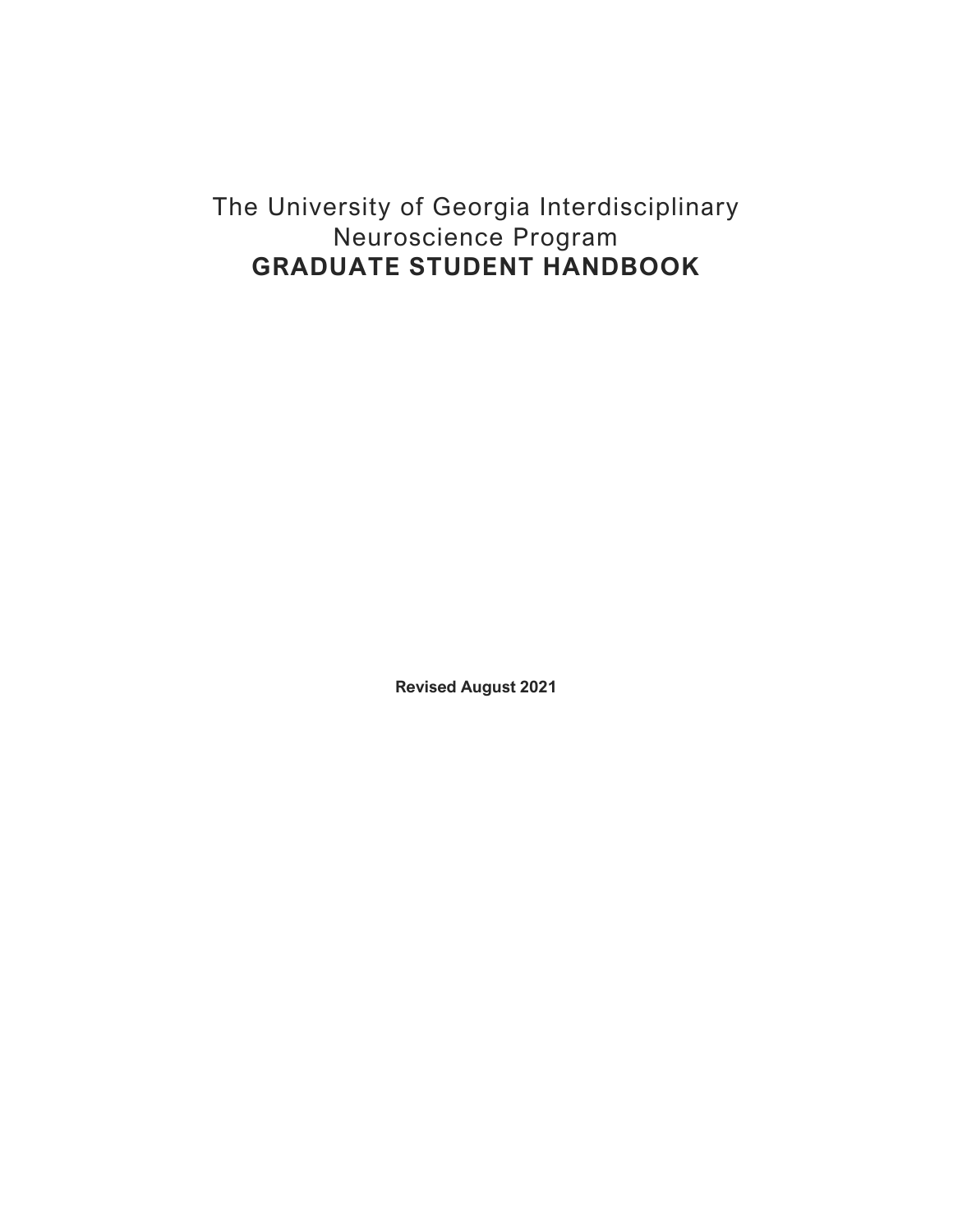# **TABLE OF CONTENTS**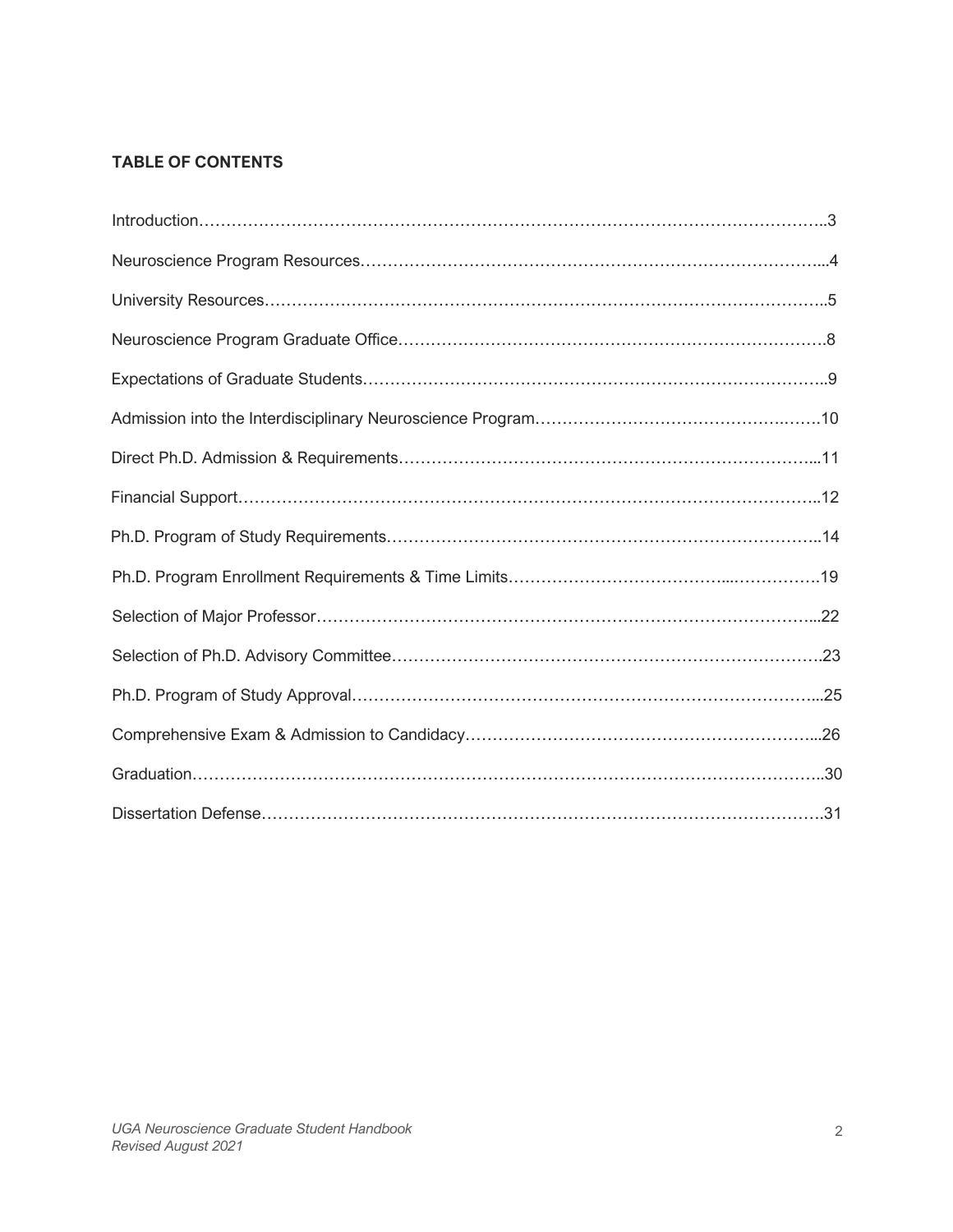# **INTRODUCTION**

This **University of Georgia Interdisciplinary Neuroscience Graduate Student Handbook**  provides details of our graduate programs and presents guidelines for completing degree requirements. It also describes some of the operational aspects of the programs that will be of value to students as they proceed through their programs.

This **Graduate Handbook** does not replace or supersede the **Graduate Bulletin** (http://grad.uga.edu/index.php/current-students/policies-procedures/graduate-bulletin/graduatebulletin-a-c/) issued by the University of Georgia, and it should be viewed as a supplement to the material in the catalog. In the event of a conflict between this handbook and the Graduate Bulletin, the Graduate Bulletin shall prevail.

It cannot be overemphasized how important it is that all students completely familiarize themselves with all Graduate School, program requirements and milestones as well as information pertaining to the student's program of study. Although we strongly encourage students to seek advice from their Major Professors, Graduate Directors, and the Neuroscience Program Office regarding degree requirements, it is ultimately the student's responsibility to meet the rules and regulations for degree completion.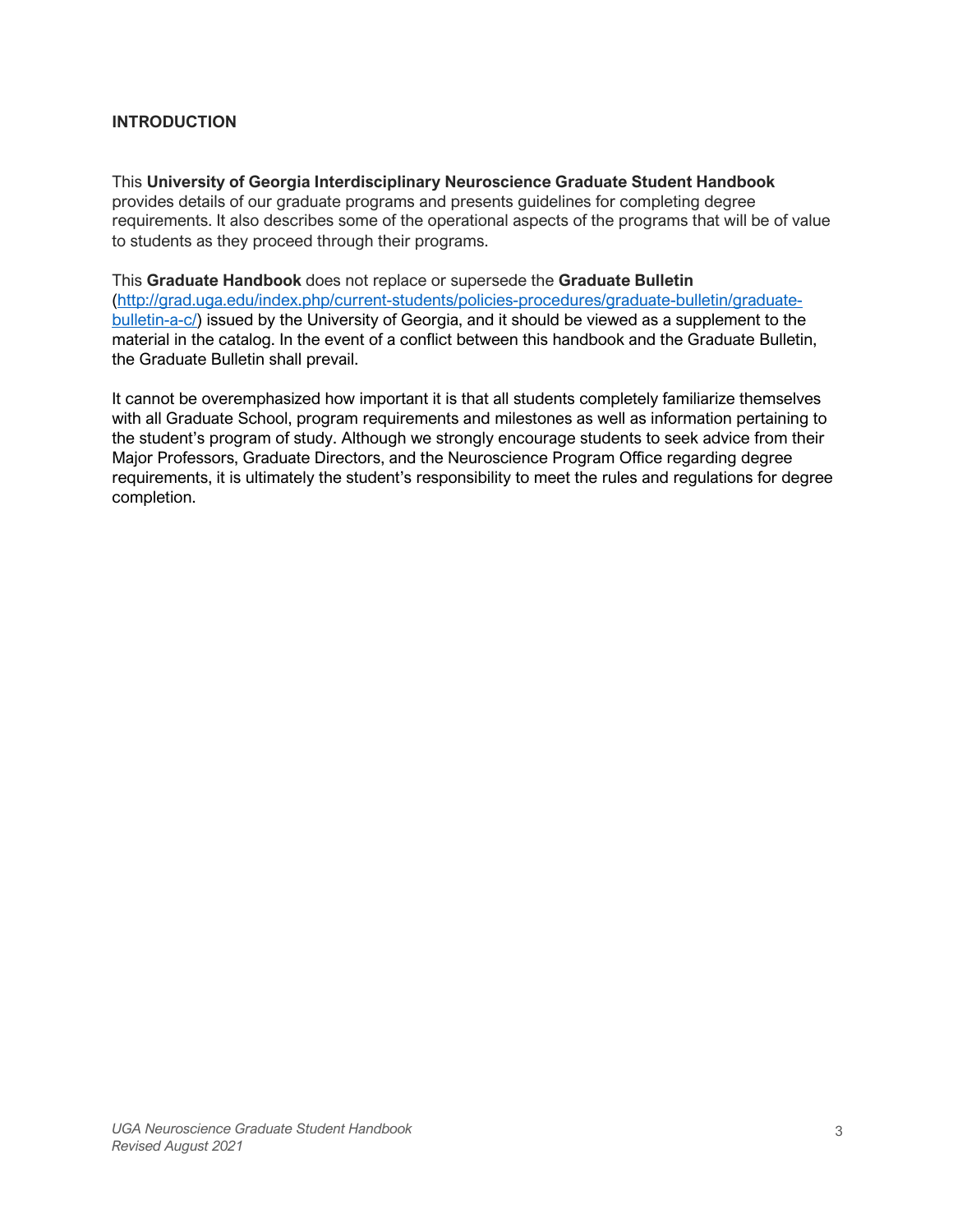# **NEUROSCIENCE PROGRAM RESOURCES**

### **Building/Maintenance Requests**

Report issues with buildings and maintenance to your direct supervisor or major professor.

### **Desks/Workspaces**

Contact your direct supervisor or major professor to request an assigned workspace.

### **Faculty Directory**

The Program's online faculty directory may be accessed at https://neuroscience.uga.edu/people/program-faculty-m-2/.

### **Human Resources**

Contact the Human Resources Officer of your major professor if you have questions about your employment or need assistance with your I-9 forms.

### **Instructional Technology**

For assistance regarding IT issues, please submit a work request via the form here: https://ugaovpr.atlassian.net/servicedesk/customer/portal/1

### **Keys**

Contact your direct supervisor or major professor to request keys and/or access to university facilities.

### **Payroll**

Contact the Business Office of your major professor if you have questions or issues with payroll.

### **Purchasing and Reimbursement Requests**

Contact one of the administrative professionals of your major professor for help with purchasing and reimbursement requests.

For purchases or reimbursements made through the Neuroscience Program Office, please contact either Barry Coleman, ccole@uga.edu or Adriana Copley, adriana.copley@uga.edu for assistance.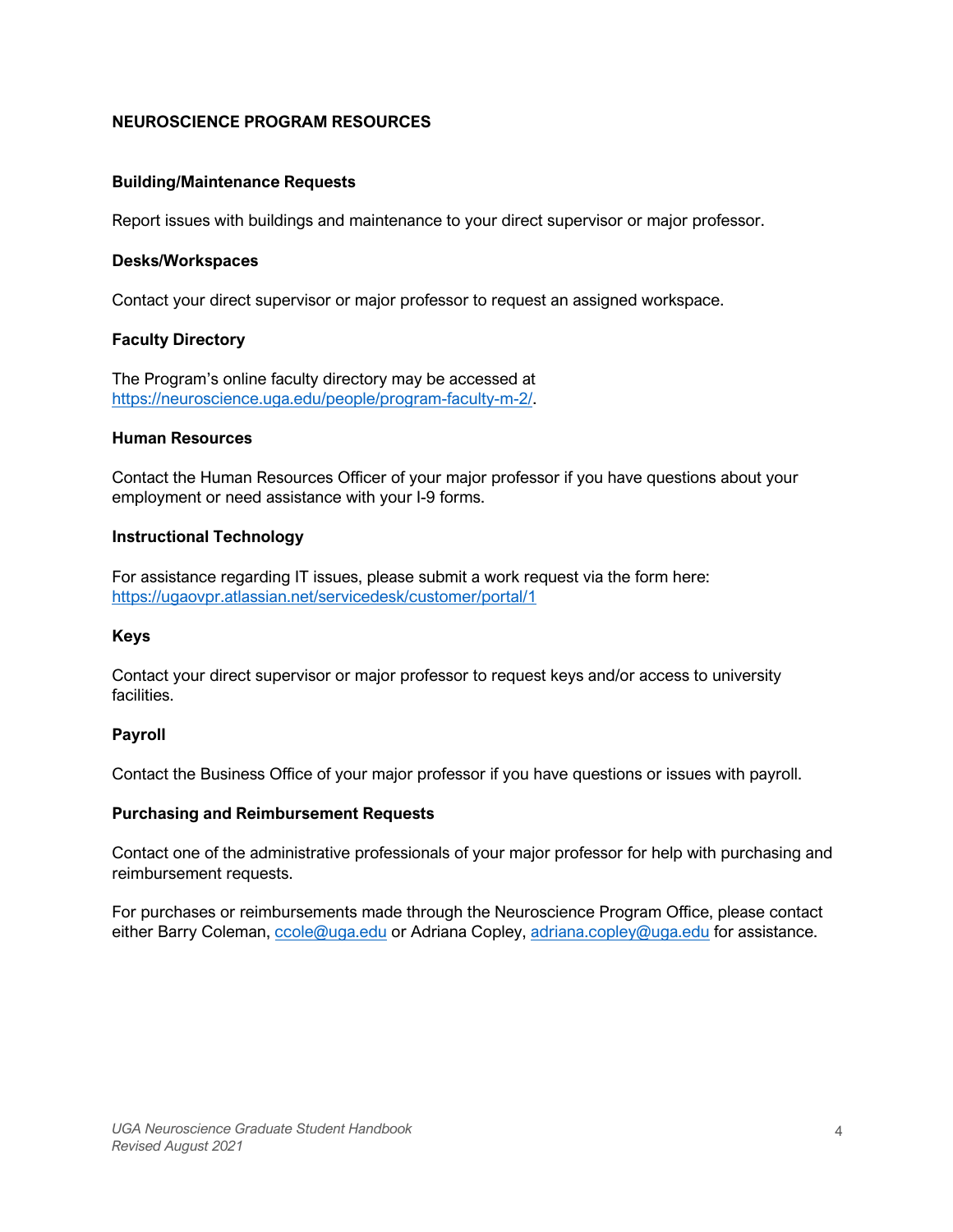# **UNIVERSITY RESOURCES**

# **Athena**

Athena (https://athena.uga.edu) is the online portal to the student information system application. It allows students to view course schedules, register for courses, view or update student records, check holds, view financial aid information, and much more.

# **Bursar's Office**

The Bursar and Treasury Services Division (www.busfin.uga.edu/) is comprised of Accounts Receivable, Bursar and Treasury Services, and Student Account Services. These departments provide assistance regarding tuition and fees, payment plans and deadlines, taxes, and other student account services.

# **Counseling & Psychiatric Services (CAPS)**

CAPS is dedicated to student mental health and wellbeing. They support students in achieving both academic and personal life goals. CAPS is committed to providing high quality, affordable, and confidential services to UGA students and their eligible partners. See www.uhs.uga.edu/caps/welcome or call 706-542-2273 for more information.

### **Disability Resource Center**

Graduate students with disabilities requesting accommodations and services should contact the Disability Resources Center (www.drc.uga.edu or 706-542-8719) to discuss specific needs.

### **Graduate School**

The Graduate School coordinates the graduate programs of all schools and colleges of the University. Resources for continuing students (including the Graduate Bulletin, important dates, and deadlines, and required forms) are housed on their website at www.grad.uga.edu.

### **Information Technology**

UGA's Enterprise Information Technology Services (EITS**)** is the central IT department at the University. EITS manages key technology systems and services on campus, such as UGAMail, Athena and eLearning Commons (eLC). Contact the EITS Help Desk at helpdesk@uga.edu or 706- 542-3106 for assistance.

The EITS Help Desk's website (www.eits.uga.edu/) features detailed information on how to reset your UGA MyID password and configure your UGAMail account for your phone, as well as provides answers to other top questions. The UGA Student Technology Guide and New Student Tech Checklist is housed on the EITS website at www.eits.uga.edu/support/new to campus.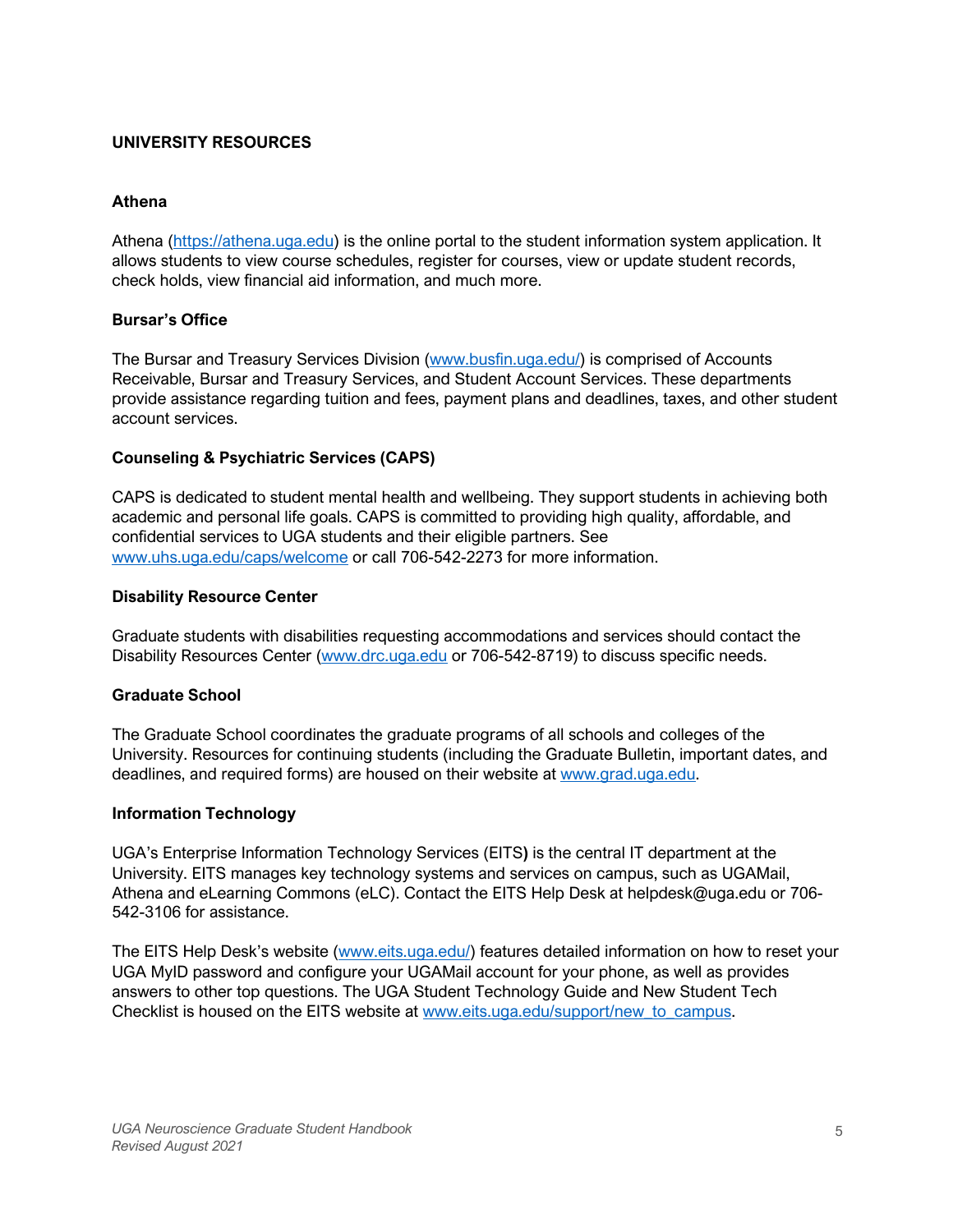# **International Student Life (ISL)**

The department of International Student Life (www.isl.uga.edu) enhances the student-learning environment through programs and services that internationalize the campus experience. ISL organizes an international student orientation for new students. The program includes information concerning immigration issues, taxes for non-residents, cross-cultural adjustment, housing assistance, course registration procedures, Social Security Cards, UGA payroll, and campus tours. A helpful Resource Guide for new international students is shared on their website at www.isl.uga.edu/content\_page/international-student-resources-content-page.

# **Office of the Registrar**

The Registrar's Office supports the academic mission of the University by providing services such as student transcripts, letters of certification, graduation clearance, diploma printing, residency classification, course scheduling, grading, re-admittance to the University, tuition waivers, FERPA, University governance, Veteran's Education Benefits, and general academic information. See www.reg.uga.edu for more information.

### **University Health Center**

The Health Center (www.uhs.uga.edu) advances the wellbeing of students by providing primary, specialty, and mental health care services. All full-time UGA students and their eligible spouses/partners may use health center services.

### **University Libraries**

The UGA Libraries (www.libs.uga.edu/) provide a vast array of electronic and print resources. Librarians are available to help you in person or via an online chat service.

### **Transportation and Parking Services**

This office issues parking permits for the UGA campus and oversees the UGA bus routes. See www.tps.uga.edu for more information.

### **Ramsey Student Center**

The Ramsey Student Center (www.recsports.uga.edu/site) is the 440,000 square foot student recreational and athletic facility located on the East Campus. Known by students as "Ramsey," the facility is one of the largest student athletic recreation facilities in the United States. Full-time students are assessed a recreation fee which gives them access to this facility.

### **Travel Funding**

The UGA Graduate School provides travel grants on a quarterly basis to doctoral students who are at an advanced stage in their graduate program and who are presenting results of their dissertation findings. Interested students submit their request to the Neuroscience Program Office by the deadline, which is provided via the program mailing list each semester. See https://grad.uga.edu/index.php/current-students/financial-information/travel- funding/ for additional information.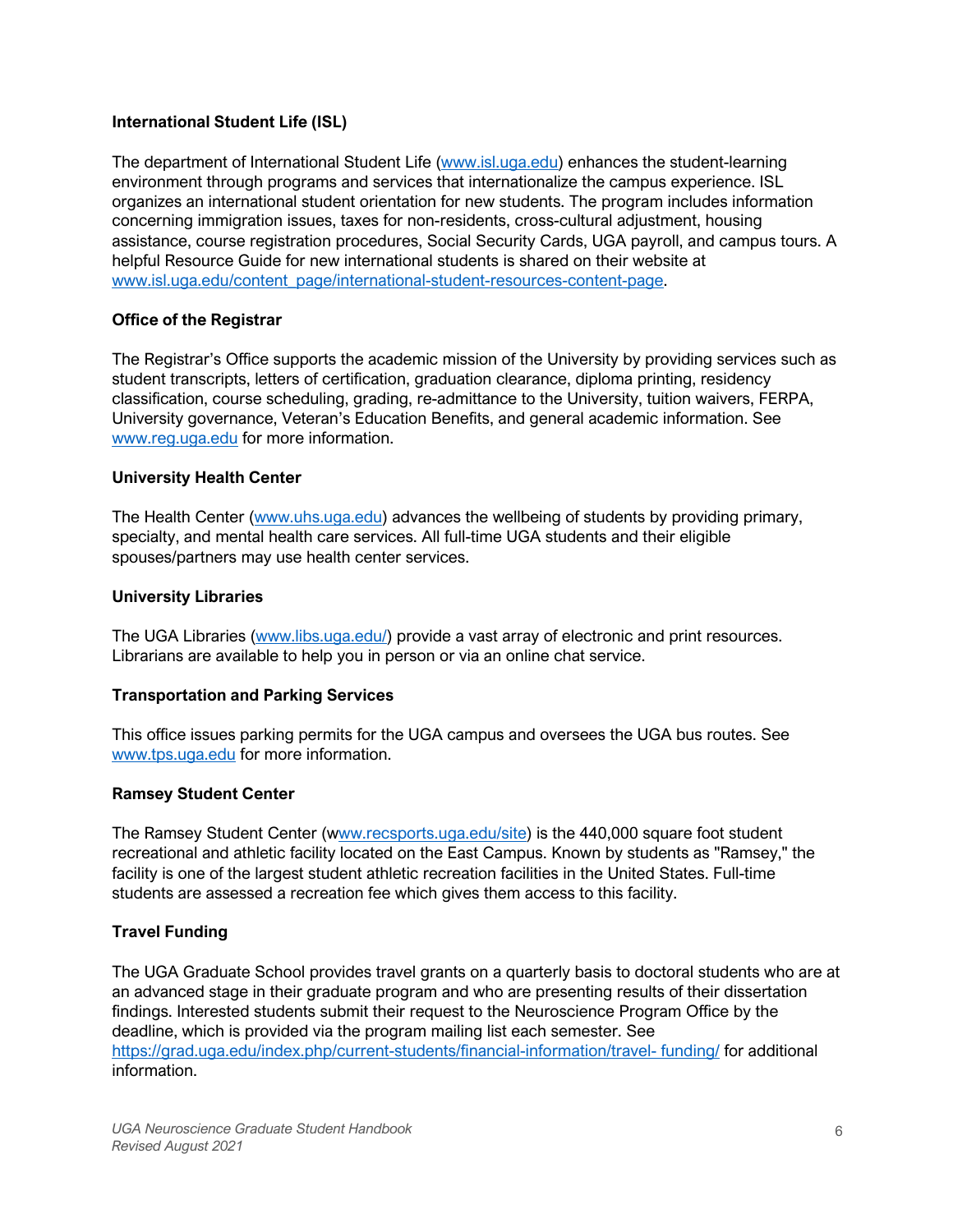# **University of Georgia Police Department**

The UGA Police Department (www.police.uga.edu or 706-542-2200) exists to protect and serve the University community and provide a safe and secure learning environment. Call 911 only in cases of emergency.

# **Writing Center**

The Writing Center (www.english.uga.edu/writing-center) assists students in understanding the writing process, elaborating on their ideas and theories, and evaluating and editing their own work. To schedule an appointment, visit www.uga.mywconline.com and click on the "Appointments" link.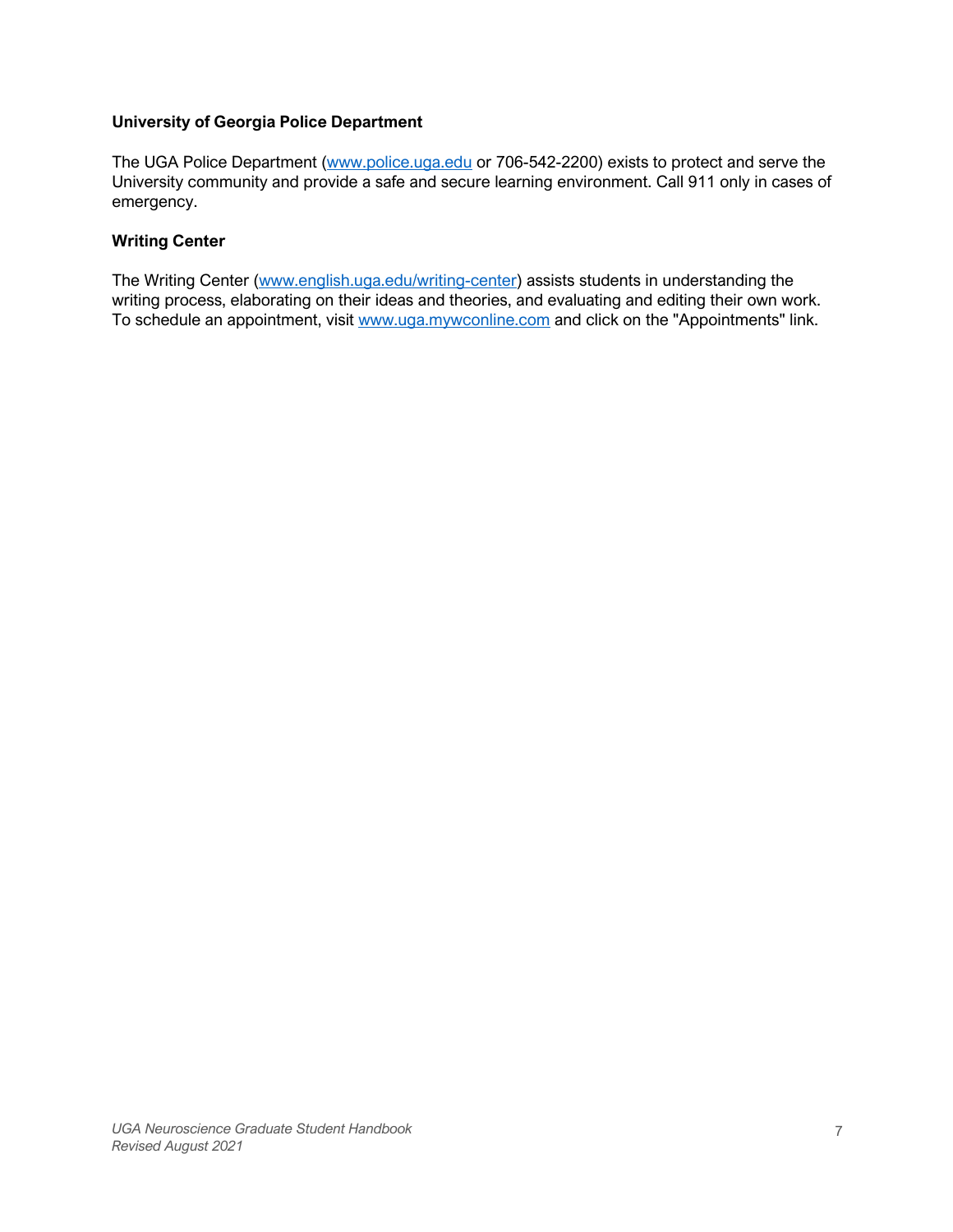### **NEUROSCIENCE GRADUATE PROGRAM OFFICE**

The Neuroscience Graduate Program Office assists with student recruitment, processes admission applications for the Neuroscience Graduate Program, offers support to faculty in the application review process, disseminates information to students on University and Program policies and procedures, and provides registration assistance when applicable.

# **Bradly Philips, Pharm.D., BCPS, FCCP**

Director of the Biomedical & Translational Sciences Institute, Professor of Clinical and Administrative Pharmacy R.C. Wilson, room 270L bgp@uga.edu or 706-542-5317

### **Philip Holmes, Ph.D.**

Director of the Interdisciplinary Neuroscience Graduate Program, Professor Behavioral and Brain Sciences Program Psychology Building, room 616 pvholmes@uga.edu or 706-542-3105

### **James D. Lauderdale, Ph.D.**

Graduate Coordinator of the Interdisciplinary Neuroscience Graduate Program, Associate Professor of Cellular Biology Paul D. Coverdell Center, room 250B jdlauder@uga.edu or 706-542-7433

### **Barry Coleman**

Business Manager Tucker Hall, room 420 ccole@uga.edu or 706-542-0869

### **Abigail Butcher**

Graduate Program Administrator Tucker Hall, room 422 abutcher@uga.edu or 706-389-1169

### **Adriana Copley**

Administrative Associate Tucker Hall, room 422 adriana.copley@uga.edu or 706-542-5922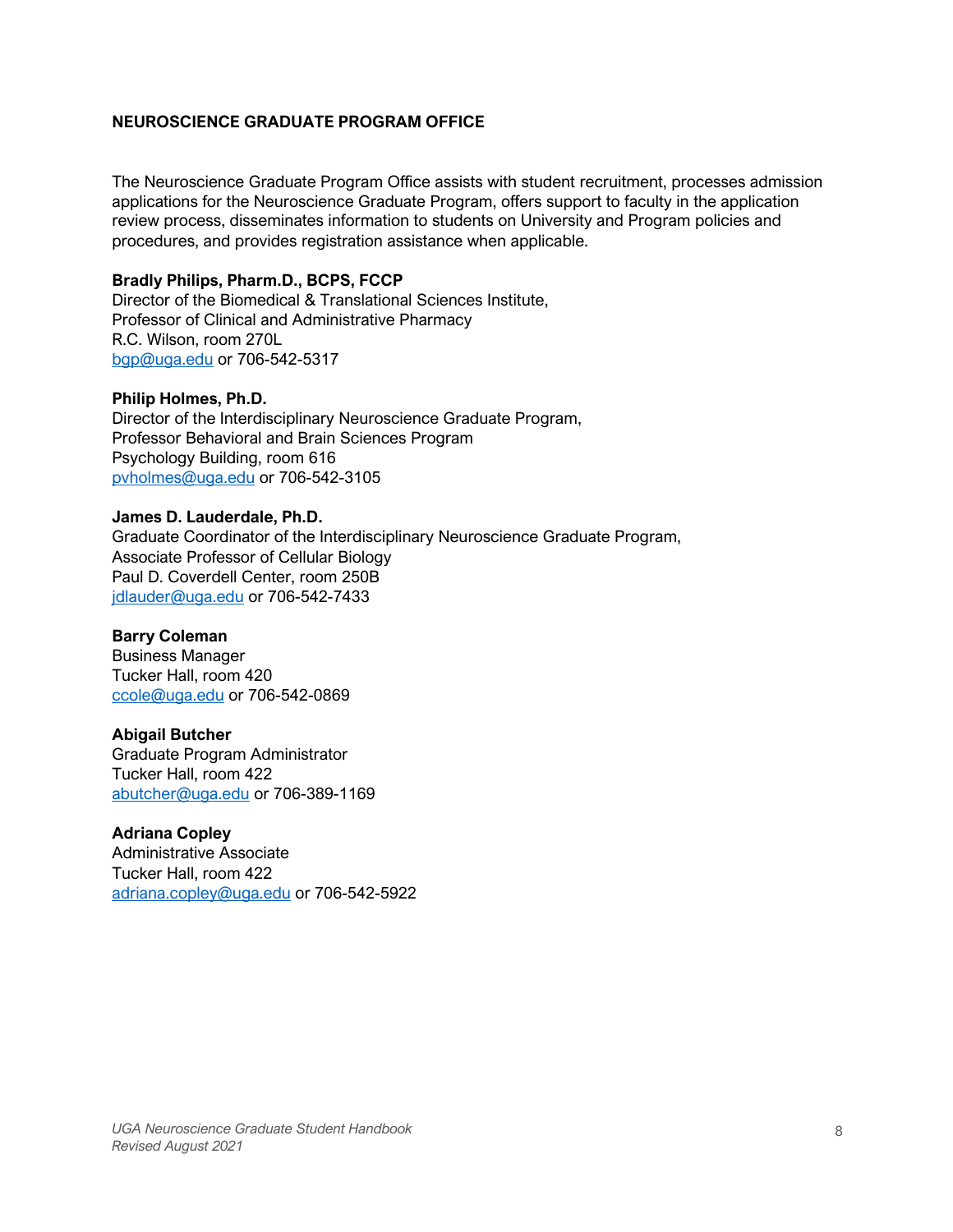# **EXPECTATIONS OF GRADUATE STUDENTS**

Students are expected to demonstrate professional behavior while enrolled in the graduate program and to act in a manner that demonstrates integrity and respect for others and the campus environment. Students are expected to adhere to all UGA policies governing research and academic conduct, non-discrimination and anti-harassment, and workplace violence. See the following links for detailed information:

**UGA Academic Honesty**: https://honesty.uga.edu/Academic-Honesty-Policy/

**UGA Non-Discrimination & Anti-Harassment Policy:** https://eoo.uga.edu/policies/nondiscrimination-anti-harassment- policy

**UGA Workplace Violence Policy**: http://safeandsecure.uga.edu/workplace.html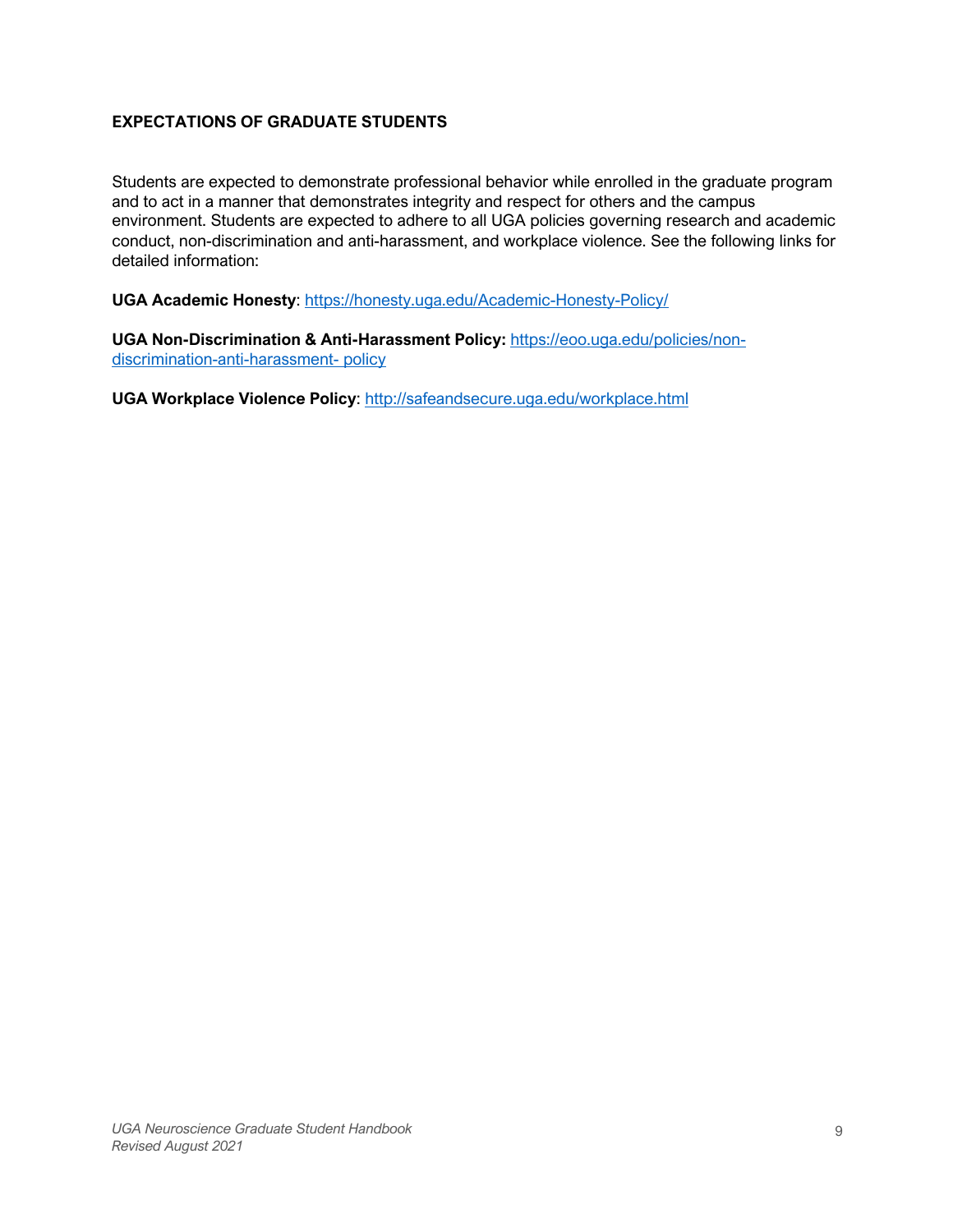# **ADMISSION TO THE NEUROSCIENCE PH.D. PROGRAM**

Students holding a B.S. degree or M.S. from an accredited institution are invited to apply for admissions to our program via the Integrated Life Sciences Program (https://ils.uga.edu).

Typical student profiles feature undergraduate coursework in quantitative skills—particularly as it relates to chemistry, physics, biology, genetics, biochemistry, and neuroscience. Nevertheless, students without these backgrounds are also encouraged to apply.

Base requirements for consideration for admission are listed below:

- Completion of a B.S. from an accredited institution.
- There is no GPA requirement. However, the average undergraduate GPA and graduate GPA of recent accepted students is 3.4 and 3.6 (on a 4.0 scale), respectively.
- Submission of an Integrated Life Sciences application (https://ils.uga.edu/admissions/how-toapply/) **AND**
- Submission of a UGA Graduate School Application (https://gradapply.uga.edu/apply/).
- Official undergraduate and graduate academic transcripts
- A statement of purpose
	- $\circ$  10,000-character limit addressing the following:
		- your reason(s) for pursuing graduate study
		- your interests (e.g. names of faculty, interdisciplinary groups, and/or graduate programs)
		- evidence of scholarly activity (e.g. research experiences, manuscripts published/in preparation)
		- any special circumstances of which you wish to make us aware
- if applicable, explanations for any perceived deficiencies in your application • Two letters of recommendation, preferably from faculty or supervisors who are familiar with
- your academic and/or research capabilities
- No GRE scores are required. However, they are accepted and considered if submitted with your application materials.
- Official TOEFL (or IELTS) scores that are not more than two years old are required for international students whose native language is other than English.
	- $\circ$  Minimum TOEFL requirement: overall score of 80 with at least 20 on speaking and writing o Minimum IELTS requirement: overall bandwidth of 6.5; no single band score below 6.0.

### **Integrated Life Sciences Program**

The Neuroscience Program predominantly accepts students through the Integrated Life Sciences Program (https://ils.uga.edu). This mechanism allows first-year graduate students to explore the research areas of nearly 250 faculty and 14 participating Ph.D. graduate programs.

Entering students perform three laboratory rotations and take a streamlined and innovative curriculum in the fall semester that is designed to facilitate the transition to graduate education and research. Upon completion of these rotations, a student chooses a major professor and matriculates into the Neuroscience Ph.D. Program the follow spring semester.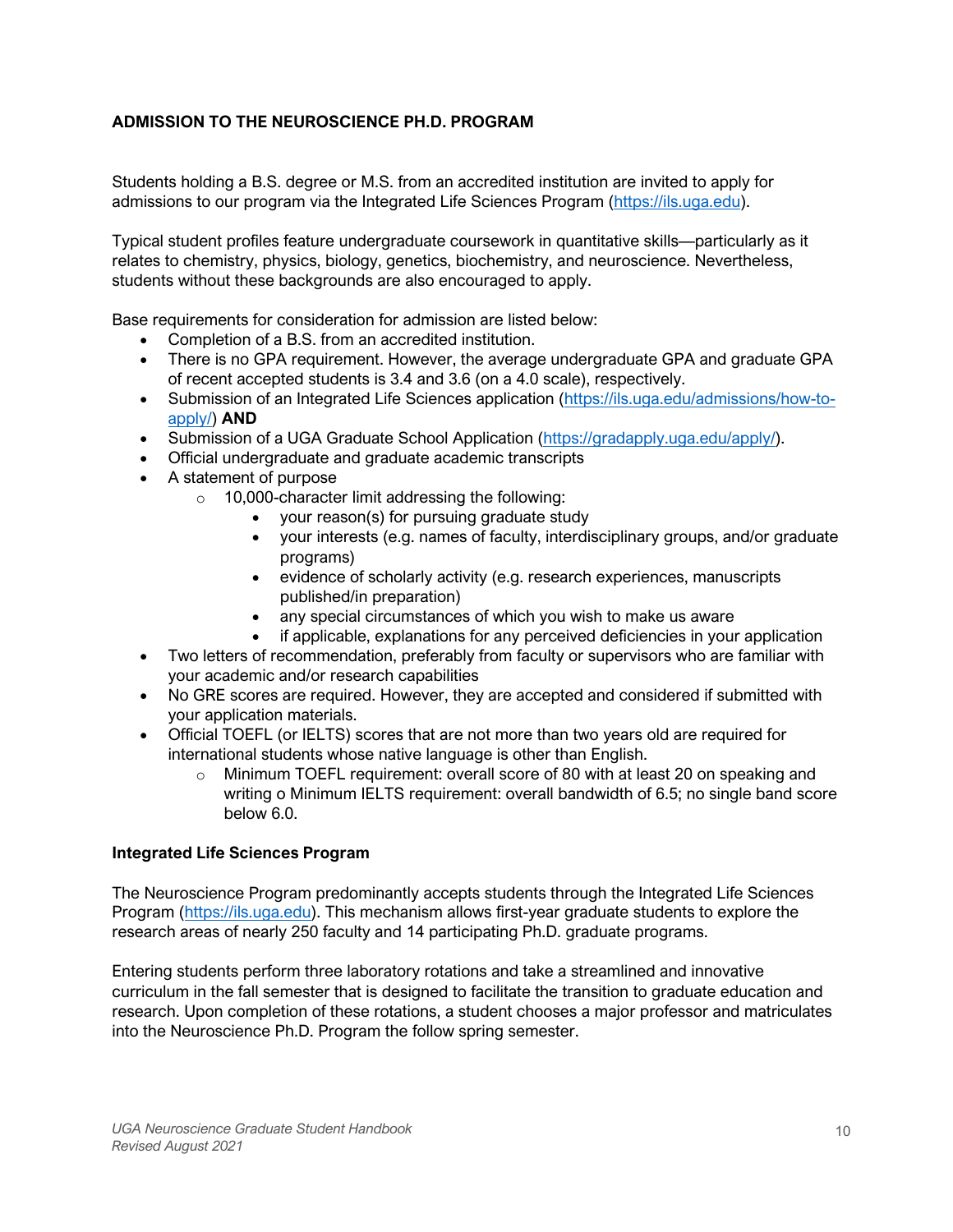### **Direct Ph.D. Admission**

In exceptional cases, students may be admitted directly into the Neuroscience Program. However, this path is not generally encouraged due to the benefits afforded by the ILS Program. To inquire about direct admission, please contact the Neuroscience Program Office at neuro@uga.edu.

# **Application Deadlines**

The Neuroscience Program follows the fall deadline set by the Integrated Life Sciences Program. Those are adjusted every year, so please see their calendar for the precise deadline (https://ils.uga.edu/admissions/how-to-apply/).

# **Internal UGA Transfer Student**

Change of major from any UGA M.S. or Ph.D. program to the Interdisciplinary Neuroscience Ph.D. necessitates that the following stipulations be satisfied: a) meet all program entrance requirements listed above, b) demonstrate adequate progress in their current program and be in good standing, c) an explanation or rational for the change must be given, d) a major professor must be secured.

# **Direct Admission Deadlines**

For those that received permission to apply directly to the Neuroscience Ph.D. Program, our office will still consider all applications received by the following UGA Graduate School deadlines:

**Domestic Applicants**  Fall Semester – July 1 Spring Semester – November 15 Summer Semester – May 1

**International Applicants**  Fall Semester – April 15 Spring Semester – October 15 Summer Semester – February 15

In cases of slight date variations due to the calendar year, the Neuroscience Program honors applications submitted by the UGA Graduate School deadlines. Applicants are responsible for adhering to those dates.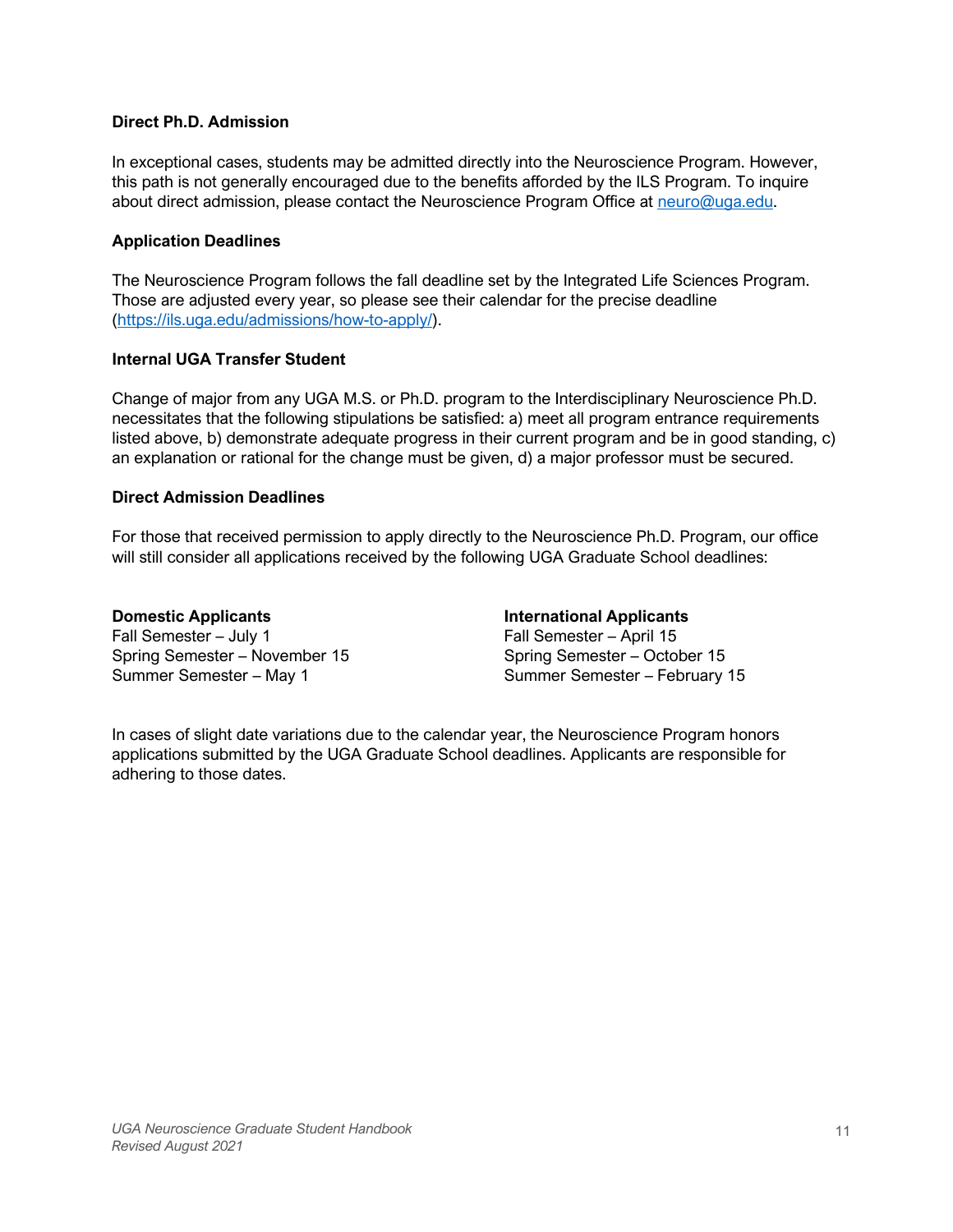# **FINANCIAL SUPPORT**

Graduate students in the Neuroscience Ph.D. Program conducting dissertation research receive financial support through assistantships and fellowships.

Admission to the Neuroscience Ph.D. Program is considered separately from offers of assistantships. Accepted applicants may be considered for graduate assistantships. Assistantship and fellowships are offered to accepted students on a competitive basis.

### **Research Assistantships**

Graduate research assistantships are awarded by individual faculty members. Such assistantships are determined through a series of collaborative discussions between the student and the major professor.

Though most neuroscience students are offered assistantships, such opportunities are not assured. Each student's funding mechanisms are individual and thus based on availability and need.

Neuroscience graduate students receiving Research Assistantships must register for a minimum number of credit hours for each semester when accepting an assistantship award. For fall and spring semesters, the minimum is 18 credit hours. For summer semester, the minimum is 12 credit hours. These hours also include research and project-based research hours.

### **Teaching Assistantships**

All accepted applicants may be considered for graduate teaching assistantships offered through various departments.

Although the Neuroscience Program does not require a student to complete a one-semester teaching assistantship, we do encourage all students to complete the TAship training. Some major professors may require a brief teaching tenure. Students are therefore encouraged to discuss such opportunities with their major professor as early as possible.

Graduate students receiving Teaching Assistantships must adhere to UGA TA Policy (https://www.ctl.uga.edu/grad-student/ta-policy/) which states that all TA's must:

- 1. Attend TA Orientation
- 2. Complete GRSC 7770 or departmental equivalent (ENED 7010)
- 3. For international students, demonstrate proficiency with the English language (see https://www.ctl.uga.edu/grad-student/ta-policy/language-requirement/)

The Neuroscience Program also requires that TA's:

4. Register a minimum number of 12 graduate credit hours for each fall/spring semester and 9 hours each summer semester when receiving TA funds.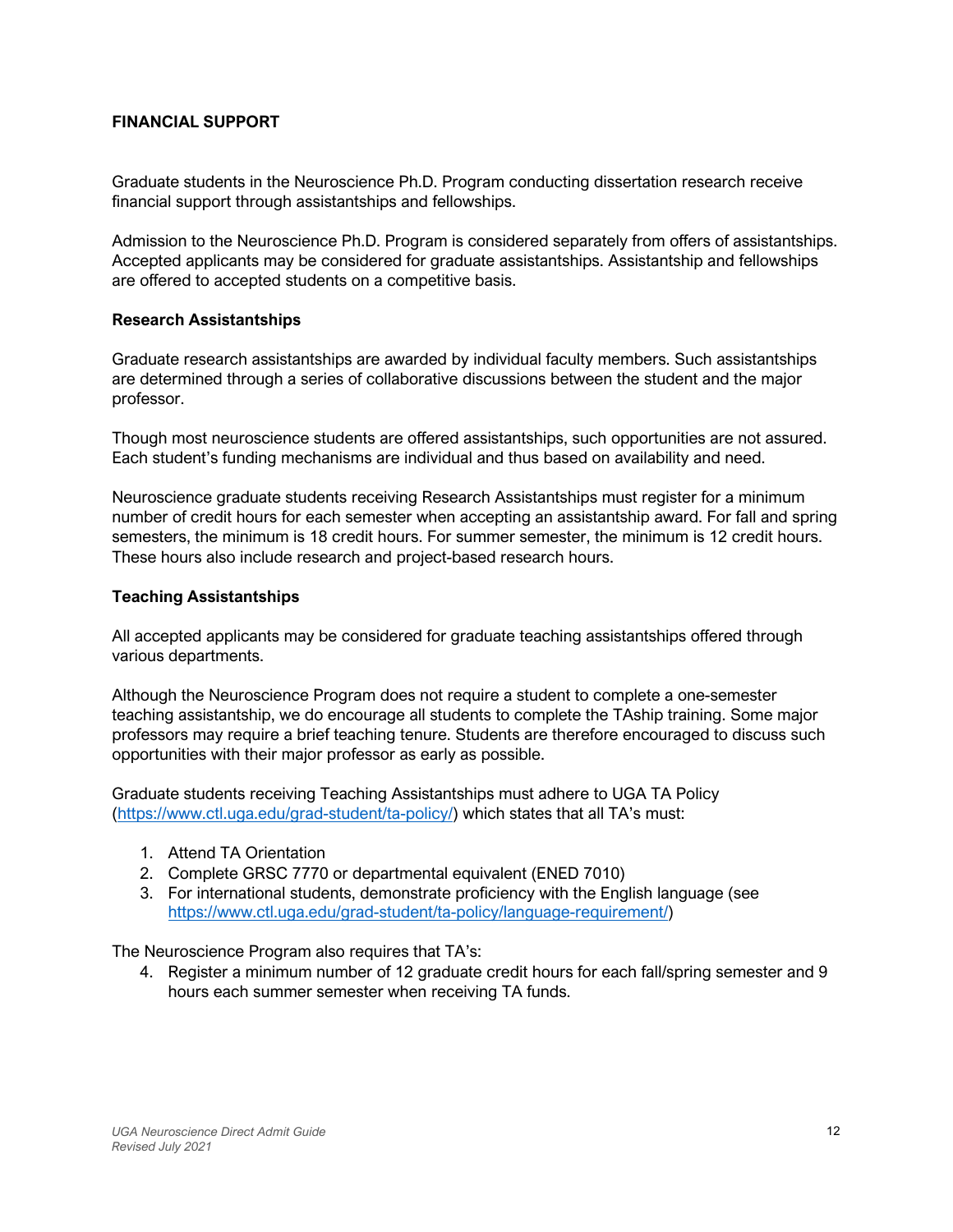### **Fellowship Opportunities**

### **NSF Graduate Research Fellowship Program (GRFP)**

The NSF GRFP recognizes and supports outstanding graduate students in NSF-supported STEM disciplines who are pursuing research-based master's and doctoral degrees at accredited US institutions.

Fellowships provide the student with a three-year annual stipend of \$34,000 along with a \$12,000 cost of education allowance for tuition and fees (paid to the institution), as well as access to opportunities for professional development available to NSF-supported graduate students. For more information, please consult their website: https://www.nsfgrfp.org

### **NIH T32 Training Grant**

The Genetics Training Program (GTP) is an inter-departmental training program that includes faculty and their students from across UGA who focus on genetics research. The GTP is supported by an NIH T32 Genetics Training Grant. The GTP brings together the genetics community at UGA, and the NIH T32 training grant provides students from across campus with training in genetics and opportunities for career development.

For information concerning application requirements and their annual deadline, please see here: https://www.genetics.uga.edu/nih-training-grant

### **NIH Fellowship Grant Program (F31)**

The NIH offers a number of fellowship opportunities designed to promote the research of underrepresented students. The goal of such programs is to enable promising predoctoral students with potential to develop into a productive, independent research scientists and to obtain mentored research training while conducting dissertation research. https://researchtraining.nih.gov/programs/fellowships/f31

### **Individual Predoctoral to Postdoctoral Fellow Transition Award (NIH F99-K00)**

The purpose of the Predoctoral to Postdoctoral Fellow Transition Award (F99/K00) is to encourage and retain outstanding graduate students who have demonstrated potential and interest in pursuing careers as independent researchers. The award will facilitate the transition of talented graduate students into successful research postdoctoral appointments. https://researchtraining.nih.gov/programs/fellowships/F99-K00

### **Additional Funding Opportunities**

Information on available university-level funding is available through the UGA Graduate School at http://grad.uga.edu/index.php/current-students/financial-information/. This site also provides links to additional fellowship, scholarship, and financial aid opportunities.

A variety of fellowships funded by external organizations are also available (e.g., DOE, NSF, and SMART fellowships, private foundations, etc.). Information can be found at the websites of these organizations. Students should apply directly to the specific organization awarding a particular external fellowship.

A running list of supplemental funding opportunities for Neuroscience Graduate students can be found here: https://neuroscience.uga.edu/student-resources/.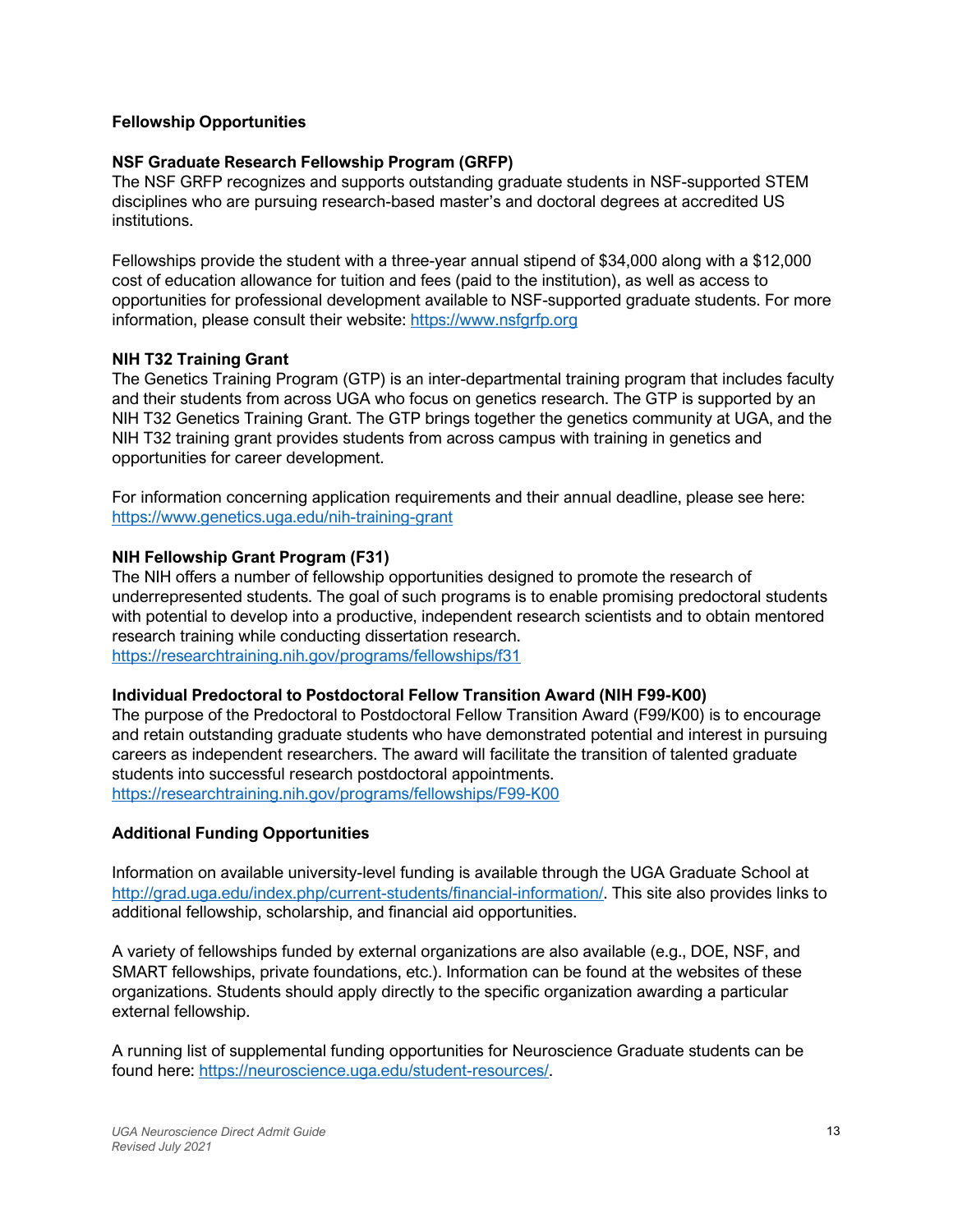# **DOCTORAL PROGRAM**

The Interdisciplinary Neuroscience Graduate Program at the University of Georgia offers unique multidisciplinary opportunities and innovative research approaches in broad areas of neuroscience and model systems that extend from planaria to humans. Our training model provides rigorous theoretical and methodological training in neuroscience utilizing the latest in related technologies. Students work with faculty to become independent thinkers, researchers, and decision-makers.

Due to the inherent interdisciplinary of the discipline, our program is designed to be flexible to complement the student's background and emphasize their career objectives in neuroscience. Major emphasis is on course work related to dissertation research, but students are expected to develop a broad background in neuroscience. Therefore, many of the relevant coursework is offered through other departments (especially Psychology, Statistics, Cellular Biology, Biochemistry, Physiology & Pharmacology).

# **PH.D. PROGRAM OF STUDY REQUIREMENTS**

Requirements for the Ph.D. in Neuroscience include a minimum of 64 credit hours in the student's program of study beyond the B.S. degree. Additional requirements include:

- A minimum of 20 semester hours of coursework at the 8000- and 9000-level, in addition to research, dissertation writing, and directed study
	- o 3 hours of Graduate Seminar \*
- A minimum of 27 Doctoral Research hours (NEUR 9000)\*\*
- The Program of Study must include 3 hours of NEUR 9300 Doctoral Dissertation.

*\* Only 3 hours of Graduate Seminar may apply on the Ph.D. Program of Study. Students are strongly encouraged to continue regular attendance of speaker series presentations even if not formally registered in the seminar.*

*\*\* A typical student's total research hours will exceed these minimums.*

All coursework is selected in coordination with the student's Faculty Advisor and approved by the student's Advisory Committee on the Program of Study. Each student must pass a formal comprehensive written and oral examinations before being admitted to candidacy. Proposal and defense of a dissertation of original research showing independent thinking, scholarly ability, and technical mastery of a field of study is required.

Completion of the Ph.D. requirements for the Interdisciplinary Neuroscience Program fulfill all requirements of the University of Georgia Graduate School. No grade below C will be accepted in the program of study. To be eligible for graduation, a student must maintain a 3.0 (B) average on the graduate transcript and a 3.0 (B) average in the program of study.

# **DOCTORAL PROGRAM FRAMEWORK – MILESTONES & TIMELINE**

The "Doctoral Program Framework – Milestones & Timeline" document is posted on the following pages. This document provides a list of our doctoral program milestones, the required timeline for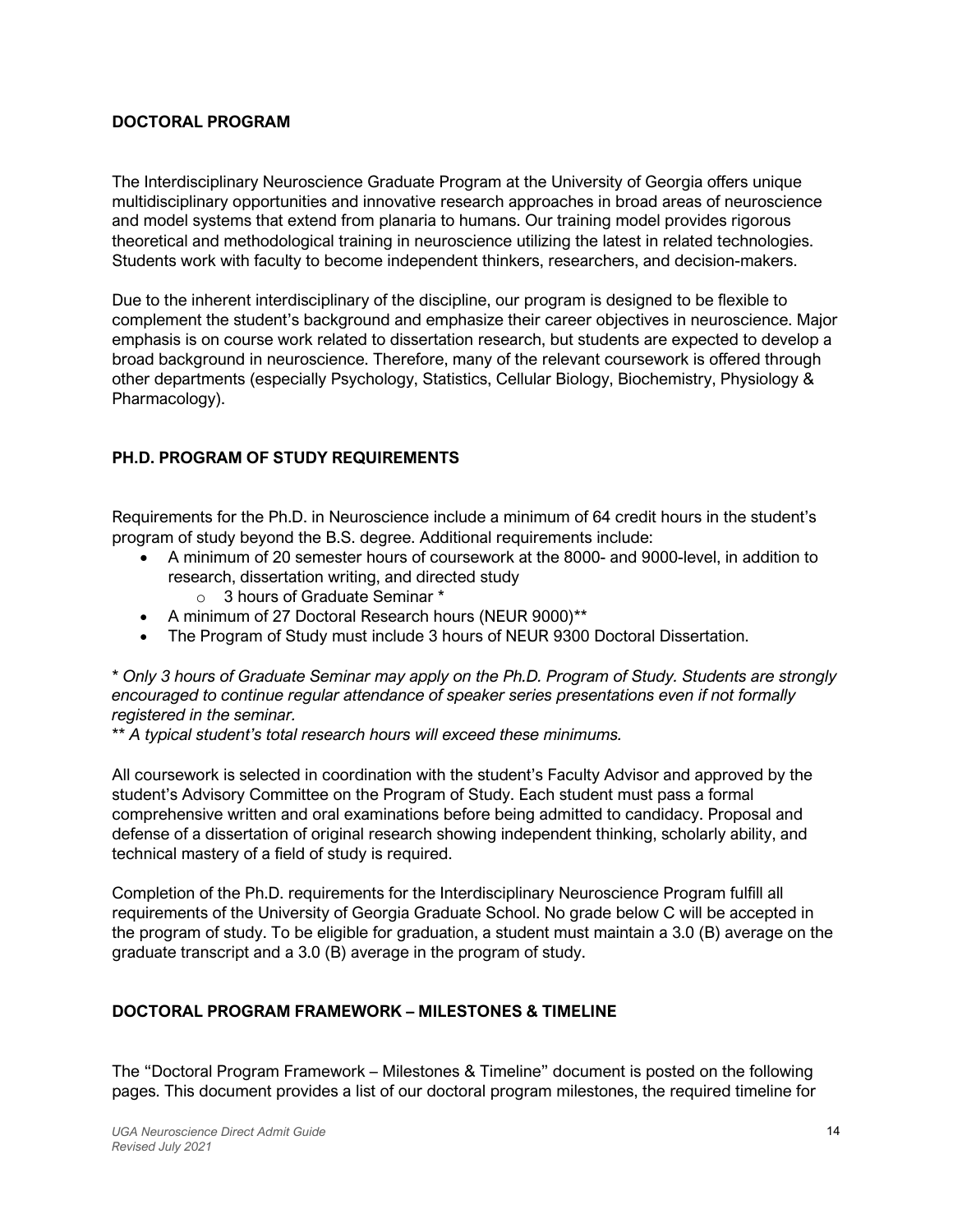completion of each milestone, and the steps doctoral students must take to complete each milestone.

The Neuroscience Program Office sends Progress Reports via UGA email to each enrolled student as well as their Major Professor and Graduate Coordinator. These reports include a checklist of degree completion requirements and indicate which requirements remain unfulfilled. Students are encouraged to resolve any delinquent issues.

# **NEUROSCIENCE PH.D. PROGRAM OF STUDY**

**Minimum requirement** – 64 credit hours (minimum of 19 credit hours Core Courses; minimum 6 credit hours of Research Skills; minimum of 9 credit hours of Electives; minimum of 30 credit hours research and dissertation)

### **Required Courses: Core (19 credit hours)**

- VPHY 8400: Neurophysiology (3 credit hours)
- VPHY 8020: Neuroanatomy (3 credit hours) **OR** PSYC 8300: Neuroanatomy for Behavioral Scientists (3 credit hours)
- NEUR 8030: Current Literature in Neuroscience (4 semesters, 4 credit hours) \*
- NEUR 8040: Laboratory Group Meeting (4 semesters, 4 credit hours) \*\*
- NEUR 8900: Seminar in Neuroscience (4 semesters, 4 credit hours) \*\*\*
- GRSC 8550: Responsible Conduct of Research (1 credit hour)

*\* \*\* Only 4 hours of Current Literature in Neuroscience and Laboratory Group Meeting may apply on the Final Program of Study. Nevertheless, students are strongly encouraged to continue regular attendance of both these courses as they are instrumental to a student's research and skills development.*

*\*\*\* Only 3 hours of Seminar in Neuroscience may apply on the Program of Study. Nevertheless, students are strongly encouraged to continue regular attendance of speaker series presentations even if not formally registered in the seminar.* 

### **Required Courses: Research Skills (6 credit hours)**

- STAT 6315: Statistical Methods for Researchers (4 credit hours)
- STAT 6210: Statistical Methods I (3 credit hours) **AND** STAT 6220: Statistical Methods II (3 credit hours)
- PSYC 6430: Applied Regression Methods in Psychology (3 credit hours)
- PSYC 6440: Experimental Design in Psychology (3 credit hours)
- VPHY 6930: Research Methods (1-3 credit hours)
- PSYC 8330: Laboratory Apprenticeship in Biopsychology (3 credit hours)
- CBIO 8920L: Cellular Biology Research Techniques (1-2 credit hours)
- BIOL (CBIO) (VPAT) 7040: Electron Microscopy (3 credit hours)
- CBIO 8050-8050L: Techniques in Modern Microscopy (4 credit hours)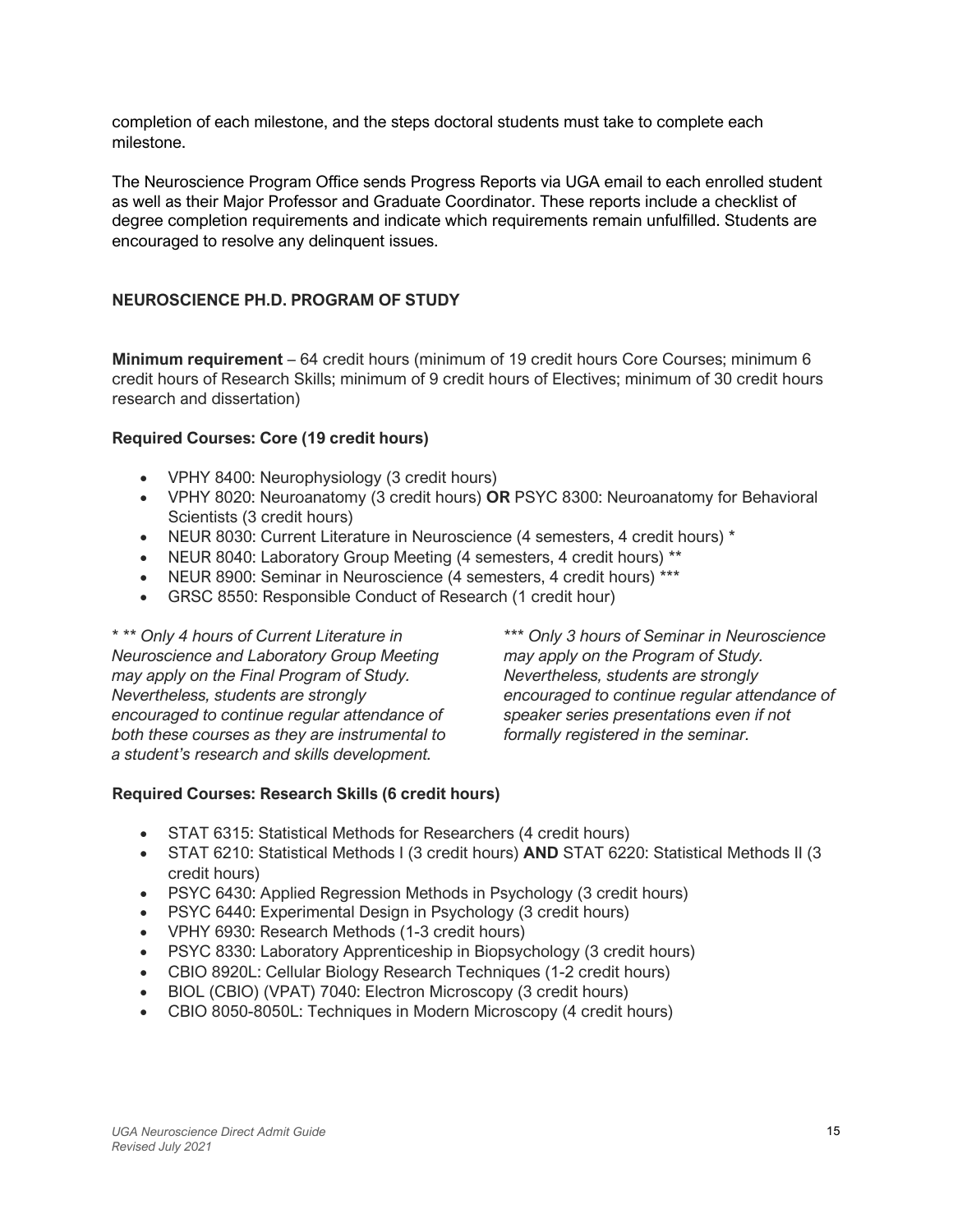# **Content Area Requirements (9 credit hours)**

A minimum of 9 additional credit hours of course work chosen with the approval of the student's Graduate Advisory Committee.

# **Cellular and Molecular Neurobiology**

- BCMB 6000: General Biochemistry and Molecular Biology (3 credit hours)
- BCMB 6010 and BCMB 6020: Biochemistry and Molecular Biology I & II (4 credit hours)
- BCMB 8010 and BCMB 8020: Advanced Biochemistry and Molecular Biology I & II (4 credit hours)
- CBIO 8300: Advanced Developmental Biology (3 credit hours)
- CBIO 8400: Advanced Cell Biology (3 credit hours)
- GENE 8140: Functional Genomics (3 credit hours)
- BCMB(CBIO)(GENE) 8113: Advanced Genetics, Cell Biology, Biochemistry and Molecular Biology (1a) (2 credit hours)
- BCMB(CBIO)(GENE) 8114: Advanced Genetics, Cell Biology, Biochemistry and Molecular Biology (1b) (2 credit hours)

# **Physiology & Pharmacology**

- VPHY 6090: Comparative Mammalian Physiology (3 credit hours)
- VPHY 8460: Molecular Pharmacology (3 credit hours)
- CBIO 6730: Endocrinology (3 credit hours)
- PHRM 6400: Human Physiology I (4 credit hours)

# **Research and Dissertation (30 credit hours)**

- PHRM 6410 and PHRM 6420: Pharmacology I & II (4 credit hours)
- CBIO 6730: Endocrinology (3 credit hours)
- VPHY 8600: Current Topics in Synaptic Physiology (3 credit hours)

# **Behavioral/Systems Neuroscience**

- PSYC 6130: Biological Foundations of Behavior (3 credit hours)
- PSYC 6160: Sensory Psychology (3 credit hours)
- PSYC 8900: Psychopharmacology Seminar (3 credit hours)
- CMSD 6800: Neural Bases of Speech, Language, and Hearing (3 credit hours)
- PSYC 8380: Behavioral Neuroendocrinology (3 credit hours)

# **Cognitive/Clinical Neuroscience**

- PSYC 7780: Animal Cognition (3) credit hours)
- PSYC 8550: Neuropsychological Assessment (3 credit hours)
- PSYC 6110: Basic Learning Processes (3 credit hours)
- EPSY 8610: Fundamentals of Behavioral Neuroscience (3 credit hours)
- A minimum of 27 hours of doctoral research (9000). Typically, students complete more than 27 credit hours with the approval of the Graduate Advisory Committee.
- 3 hours of Ph.D. Dissertation (9300) is required on the Plan of Study.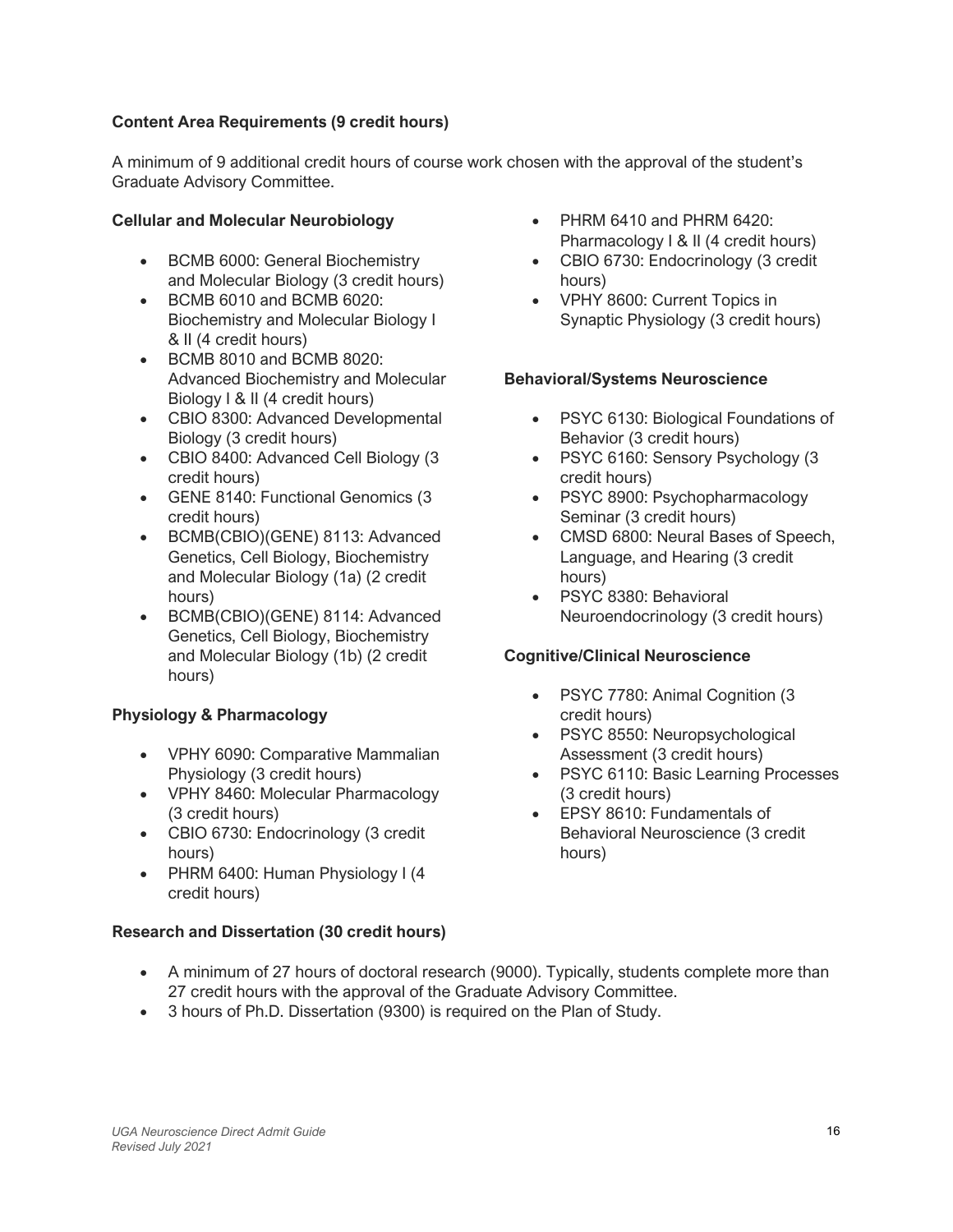# **Coursework Substitutions and Additions**

If your committee determines that a course other than those listed above would best suit your research training, a substitution can be petitioned. Please contact the Neuroscience Program Office and provide the course ID and a general description. Those can be found using the UGA Bulletin: https://bulletin.uga.edu

# **Additional Program Requirements**

In addition to Graduate School and Interdisciplinary Neuroscience Ph.D. Program requirements, students must adhere to the following requirements:

- Ph.D. students should form their Graduate Advisory Committee comprised of 3 faculty members within 12 months of starting their Ph.D. program.
- A student must pass written qualifying and oral comprehensive exams before completing and orally defending a dissertation. The written qualifying exam will be administered by the school. The oral comprehensive exam will follow the Graduate School Requirements.
- Ph.D. students are expected to be admitted to candidacy within 24 months of starting their Ph.D. program.
- Student must make two presentations in the Current Literature in Neuroscience course.
- The student's dissertation research is expected to generate significant scholarship (such as publications, patents, conference presentations).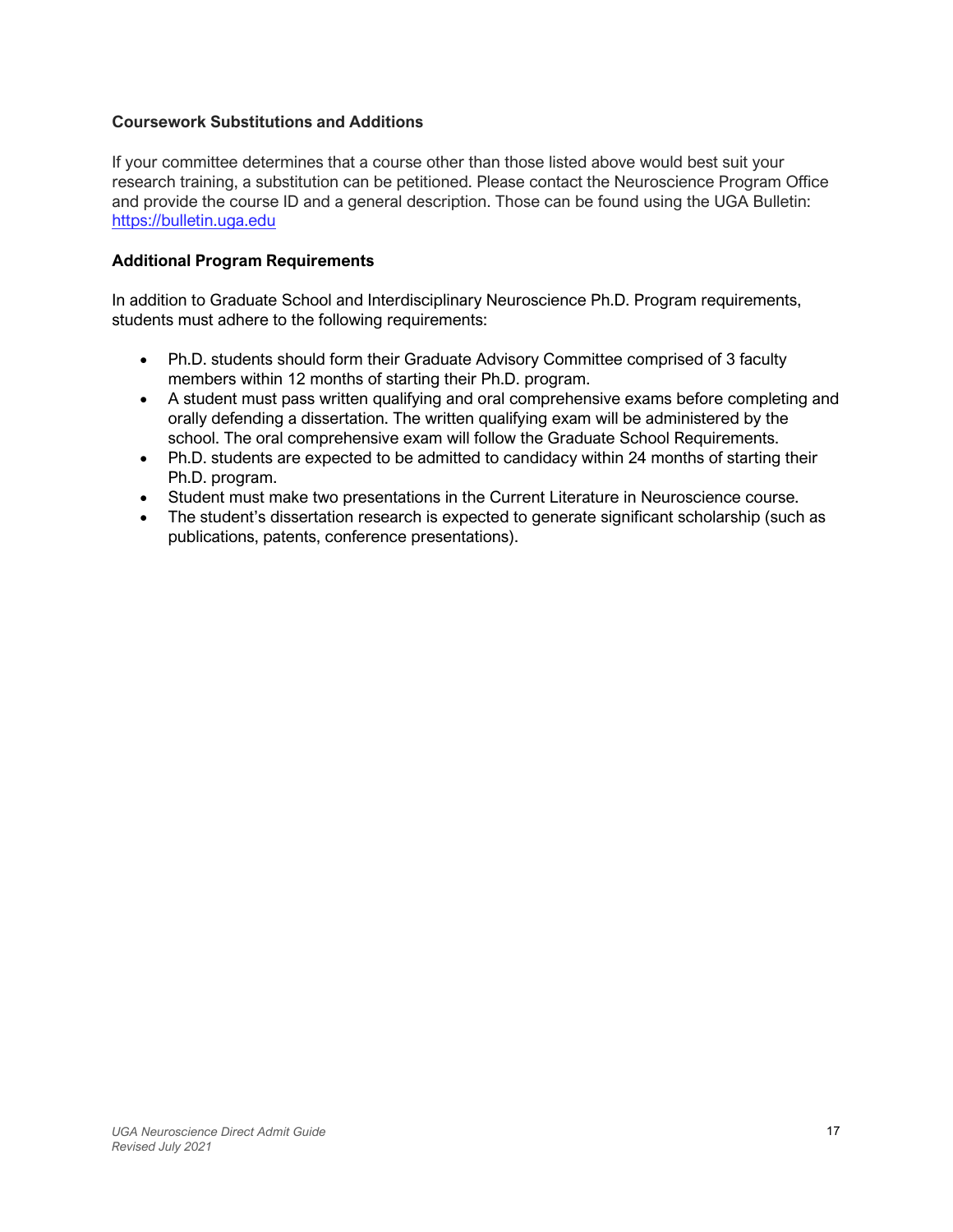# Program Milestones **Program Milestones**

| <b>Year One</b>         | <b>Year Two</b>  | <b>Year Three</b> | <b>Year Four</b> | <b>Year Five</b>         |
|-------------------------|------------------|-------------------|------------------|--------------------------|
| Rotations $\Rightarrow$ | Select Research  | Continue with     | Continue with    | Apply for                |
| Select Major            | Project          | dissertation      | dissertation     | graduation               |
| Professor               | Complete a Final | research          | research         | Finish up                |
| Form                    | Program of Study | Neuro electives   | Meet with        | dissertation<br>research |
| Dissertation            | Comp Exams       | Meet with         | committee        | Meet with                |
| Committee               | Admission to     | committee         |                  | committee                |
| Neuro                   | Candidacy        |                   |                  | Defend                   |
| Coursework              | Course electives |                   |                  |                          |
| Complete a              |                  |                   |                  |                          |
| Preliminary             |                  |                   |                  |                          |
| Program of Study        |                  |                   |                  |                          |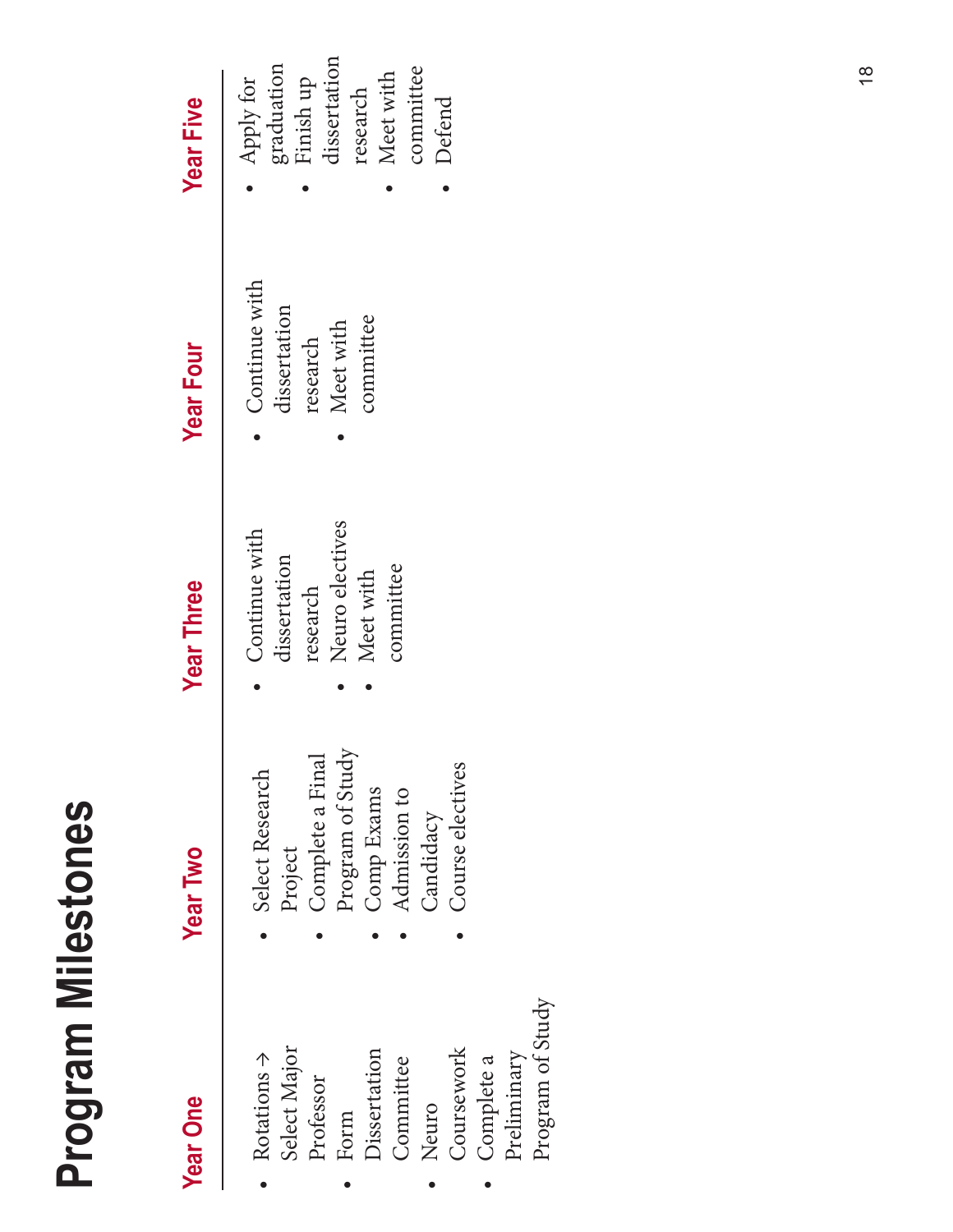# **PH.D. PROGRAM ENROLLMENT REQUIREMENTS & TIME LIMITS**

### **Minimum Enrollment**

All enrolled students pursuing a Neuroscience Ph.D. must register for a minimum of 18 hours of credit during the fall and spring semesters and 15 credit hours during the summer. This includes semesters in which they are completing comprehensive examinations and defending their thesis or dissertation.

### **Required Semesterly Coursework**

Every term, students are required to register for the following courses:

- NEUR 8030: Current Literature in Neuroscience (1 credit hour)
- NEUR 8040: Laboratory Group Meeting (1 credit hour)
- NEUR 8900: Seminar in Neuroscience (1 credit hour)
- NEUR 9000: Dissertation Research (variable credit hours) **OR** NEUR 9300 (3 credit hours min)

### **Continuous Enrollment Policy**

All enrolled graduate students must maintain continuous enrollment from matriculation until completion of all degree requirements. Continuous enrollment is defined as registering for a minimum of three (3) credits in at least two semesters per academic year (fall, spring, summer) until the degree is attained or status as a degree-seeking graduate student is terminated. Doctoral students must maintain enrollment during fall and spring semesters (breaking only for summer semesters) until the residency requirement has been met.

### **Residence Credit Requirement**

The residency requirement for the Doctor of Philosophy degree is interpreted as 30 hours of consecutive graduate course work that is included on the approved program of study.

### **Leave of Absence**

A leave of absence provides a mechanism for students experiencing unusual circumstance to be exempt temporarily from the continuous enrollment policy. A leave of absence requires approval of the Graduate Coordinator and the dean of Graduate School. A leave of absence will be granted only for good cause such as serious health-related issues, significant family issues; and other major personal circumstances that interfere with the ability to undertake graduate study. Contact the Graduate Program Administrator for additional information.

### **Time Limits**

Doctoral students must complete all course work on their approved program of study and be admitted to candidacy within six-years of matriculation. The six-year limit begins with the semester the student matriculated into the program and ends with the last semester before the beginning of the sixth year.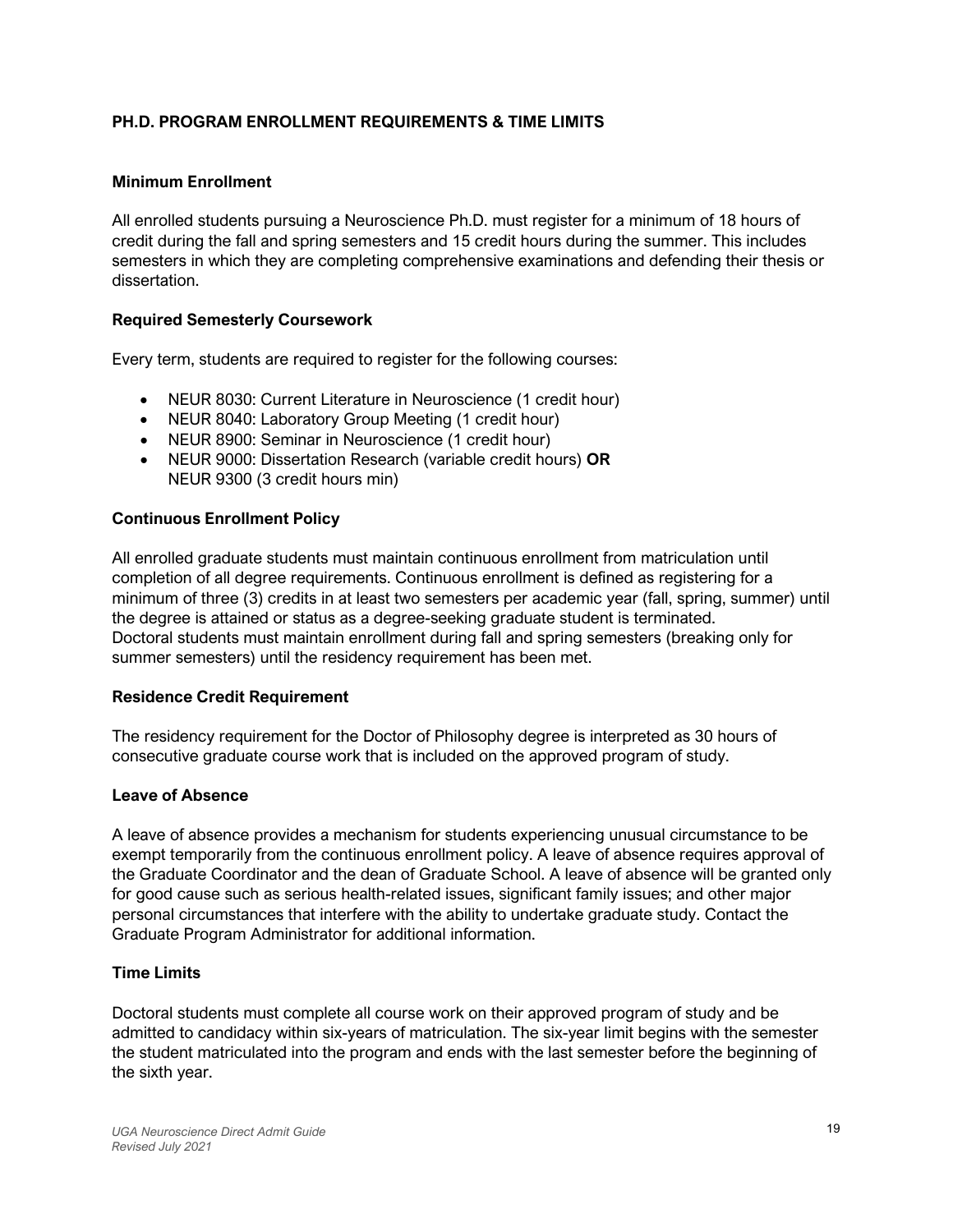For doctoral students, the time limit to complete the dissertation and qualify for graduation is five years following admission to candidacy. After this time, the student's candidacy will be considered expired, and the student must retake the comprehensive exams and be re-admitted to candidacy in order to defend the dissertation and qualify for graduation. If a doctoral student's candidacy expires after the first week of classes in the final semester of the fifth year, the student is granted the remainder of the semester to complete degree requirements without special permission of the Dean of the Graduate School.

# **Extension of Time**

A special request for an extension of time on the six-year expiration of coursework or the five-year expiration of candidacy may be made to the Dean of the Graduate School. This request must include specific reasons that the student did not complete requirements in the time allotted by Graduate School policy. A petition of this type must include 1) a specific timeline for the completion of requirements, 2) an approved Advisory Committee form, if required for the degree, 3) an approved program of study and a letter of support from both the program graduate coordinator and the Major Professor.

# **Good Standing**

Conditions for remaining in the Neuroscience Ph.D. Program are as follows:

- Demonstrate timely progress in respect to coursework and research
- Maintain a 3.0 GPA
- Successfully pass comprehensive exams and other programmatic benchmarks
- Abide by the University's Code of Conduct: https://grad.uga.edu/index.php/currentstudents/policies-procedures/academics/probation-and-dismissal/
- Retain a major professor

Students who fall short in meeting the above requirements risk dismissal from the program.

# **Academic Probation**

Graduate students who do not maintain good standing may be placed on academic probation by the Graduate School and/or the Neuroscience Program. Students with a cumulative graduate course average below 3.0 for two consecutive terms are placed on academic probation by the Graduate School. They must attain a 3.0 or higher semester graduate grade average each succeeding semester that their overall cumulative graduate average is below 3.0. These students are no longer on probation when their cumulative graduate grade average is 3.0 or above. If a student makes below a 3.0 semester grade average while on probation, they are dismissed from the program by the Graduate School. **NOTE**: You must take a course with a letter grade (A-F) to improve your GPA. S/U grades do not count toward your GPA.

# **Academic Appeals**

Students have the right to appeal decisions regarding academic matters. An appeal must be made within thirty days after receiving the written (or e-mail) ruling and students should ask the Neuroscience Graduate Coordinator what procedures are appropriate. Grades are appealed within in the department and college which they are earned, which may not be the student's major department or college. In general, appeals should begin at the level at which the decision was made.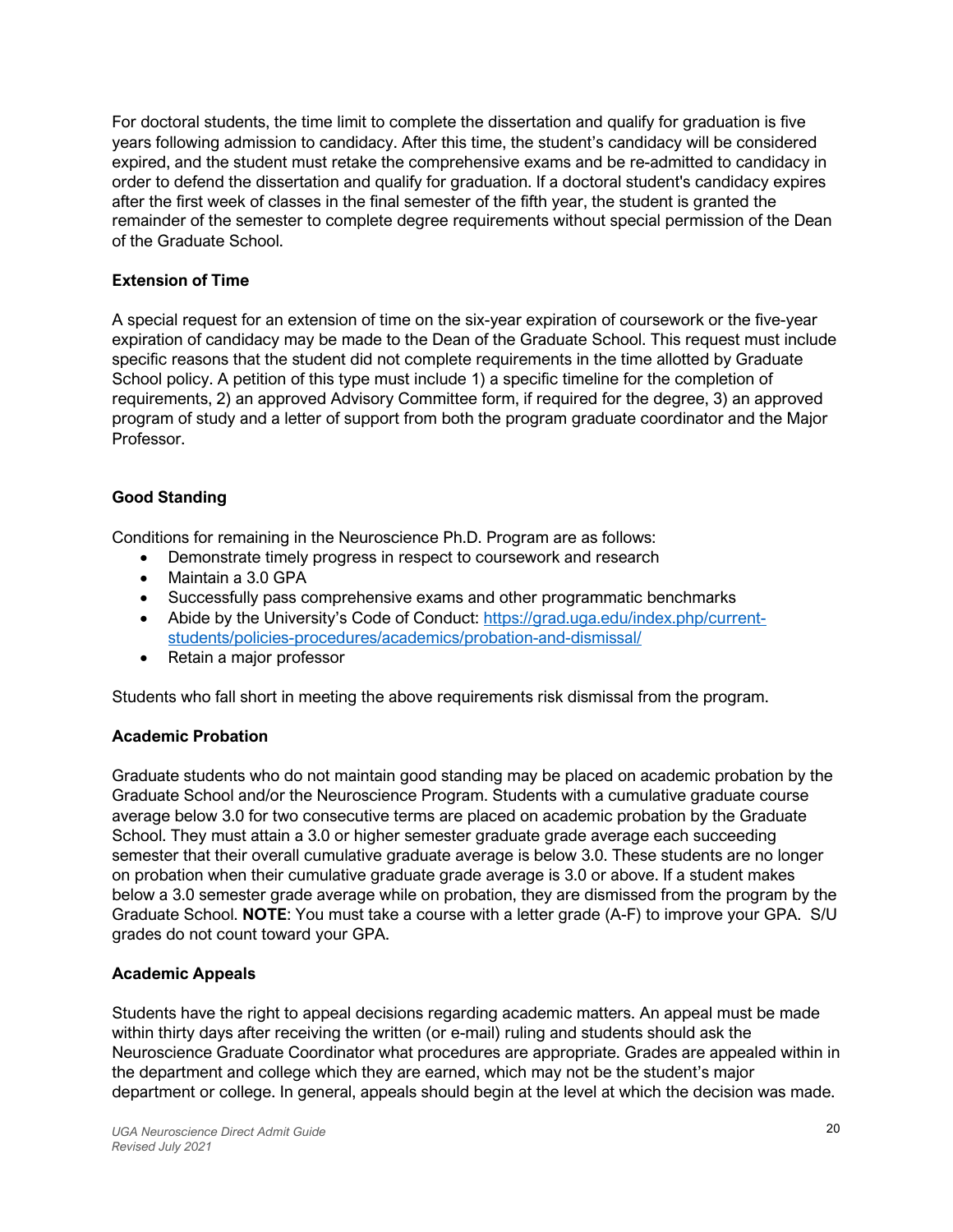Therefore, in the case of grades, a student would begin with the instructor. If a student is dissatisfied with the outcome of the initial appeal to the instructor the Head of Department should be contacted to seek resolution. After the Department, the graduate student's next line of appeal is to the Dean's office of the Graduate School. For appeals regarding departmental program decisions, the first level is to the Graduate Coordinator, then to the Director of the Neuroscience Program.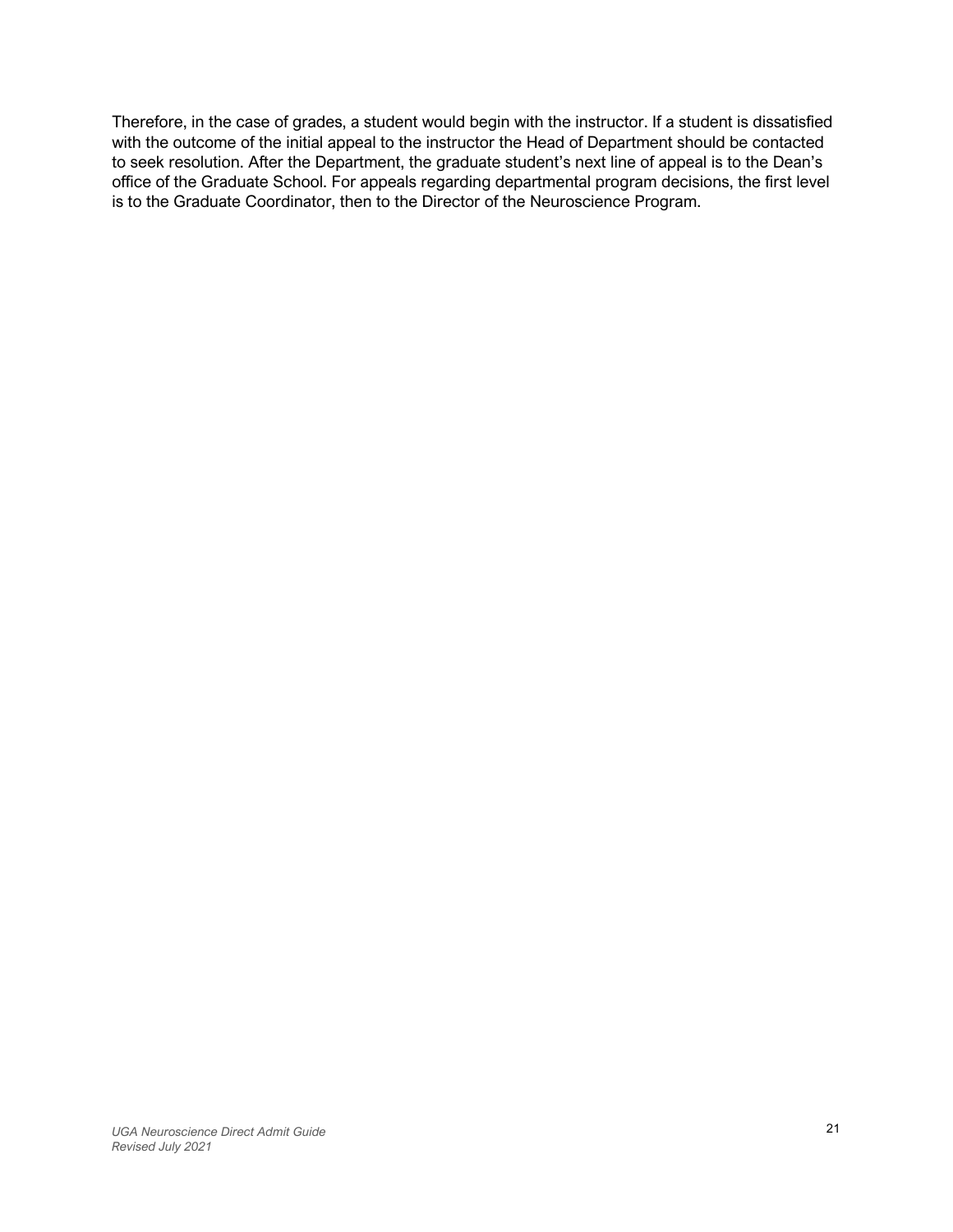# **SELECTION OF MAJOR PROFESSOR**

A student's major professor serves as their professional mentor and guide and is typically the student's source of assistantship support as the student proceeds through their graduate study. It is the student's responsibility to identify a graduate faculty member willing to serve as their major professor by the end of their first fall semester. Students who do not have a major professor may be dismissed from the program.

Initiating discussion with faculty regarding serving as Major Professor is the responsibility of the student. The decision regarding this selection is a mutual one between faculty and student and is based on common research interest. No faculty member is required to serve as the major professor for any student. For a Ph.D. student, the decision of Major Professor is often made during the recruitment process. After which, an offer of assistantship support from a faculty member is made in conjunction with an offer of admission to the university.

It is the Major Professor's responsibility to advise the student in program requirements, chair the Advisory Committee and facilitate the professional growth of the student through the student's program of study and the timely completion of the student's degree.

In rare cases, the need may arise for a student to change her or his Major Professor. This change is done by mutual agreement among all parties in coordination with the program's Graduate Coordinator.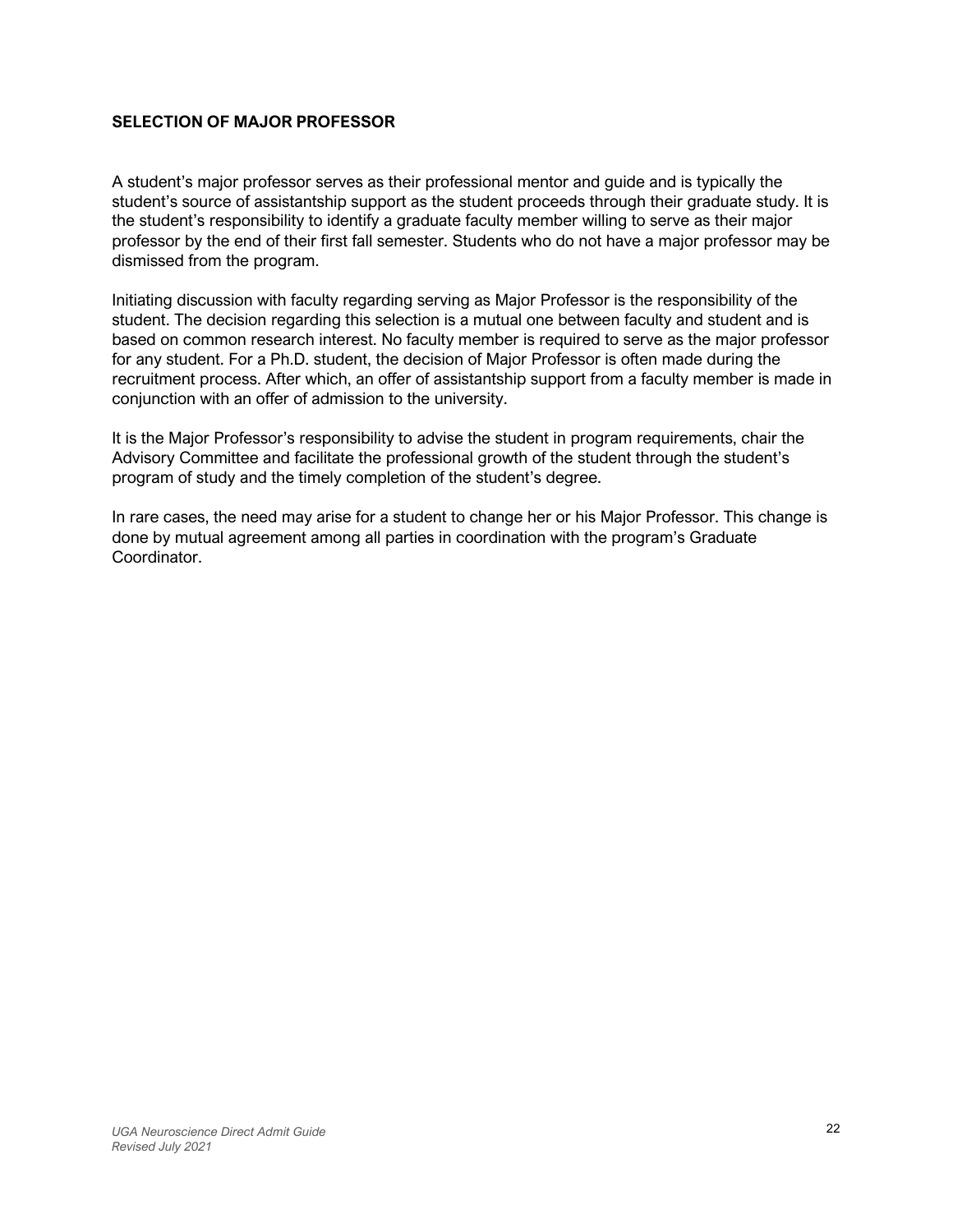# **SELECTION OF PH.D. ADVISORY COMMITTEE**

### **Role/Responsibilities of the Advisory Committee**

The Advisory Committee and Major Professor share responsibilities to monitor graduate student progress and guide the student toward timely degree completion. The advisory committee is charged with framing and approving programs of study, advising students on required research skills, directing, and approving the comprehensive examinations, guiding the design of dissertation research, reading and approving the final dissertation document, and approving the final oral examination (defense).

### **Advisory Committee Appointment**

The Ph.D. Advisory Committee Form (https://grad.uga.edu/index.php/current-students/forms/) must be submitted by the end of the student's first spring semester in the Ph.D. program per program policy.

The doctoral committee must consist of a minimum of three (3), with a recommendation of five (5), faculty members, including the student's major professor, who will serve as chair of the committee. The committee must be approved by the Graduate Coordinator and include at least three members of the Neuroscience faculty. A minimum of three members of the Advisory Committee must be members of the Graduate Faculty of UGA; if there are more than three members, more than 50% must be members of the Graduate Faculty.

Additional voting members, with proper rank, may be appointed to the committee, including no more than one non-UGA faculty, who must hold the terminal degree in his/her field of study. Persons employed by UGA who hold one of the following ranks may serve on doctoral committees: professor, associate professor, assistant professor, academic professional, public service assistant, public service associate, senior public service associate, assistant research scientist, associate research scientist, and senior research scientist. Persons having the following ranks may not serve on doctoral committees: instructors and lecturers.

- **For appointments concerning non-UGA faculty**: a person having no official relationship with The University of Georgia may be appointed to serve as a voting member on the advisory committee of a graduate student on nomination by the graduate coordinator and approval of the dean of the Graduate School. When nominating a non-affiliated person, the graduate coordinator must submit the nominee's current resume with the appropriate forms and a letter addressed to the dean of the Graduate School explaining why the services of the non-affiliated person are requested. A person nominated must have distinguished credentials in the field of study. A non-affiliated person appointed to a graduate student's committee must attend meetings associated with the appointment. There can be no more than one non-UGA faculty on a committee.
- **Visiting professors, part-time or temporary**: these faculty members may not serve on a doctoral advisory committee unless that person is replacing a professor with sole expertise in a designated area on the student's program of study. The graduate coordinator must send a letter to the Graduate School explaining the need for this replacement. Replacements for original members of the advisory committee must be approved by the dean of the Graduate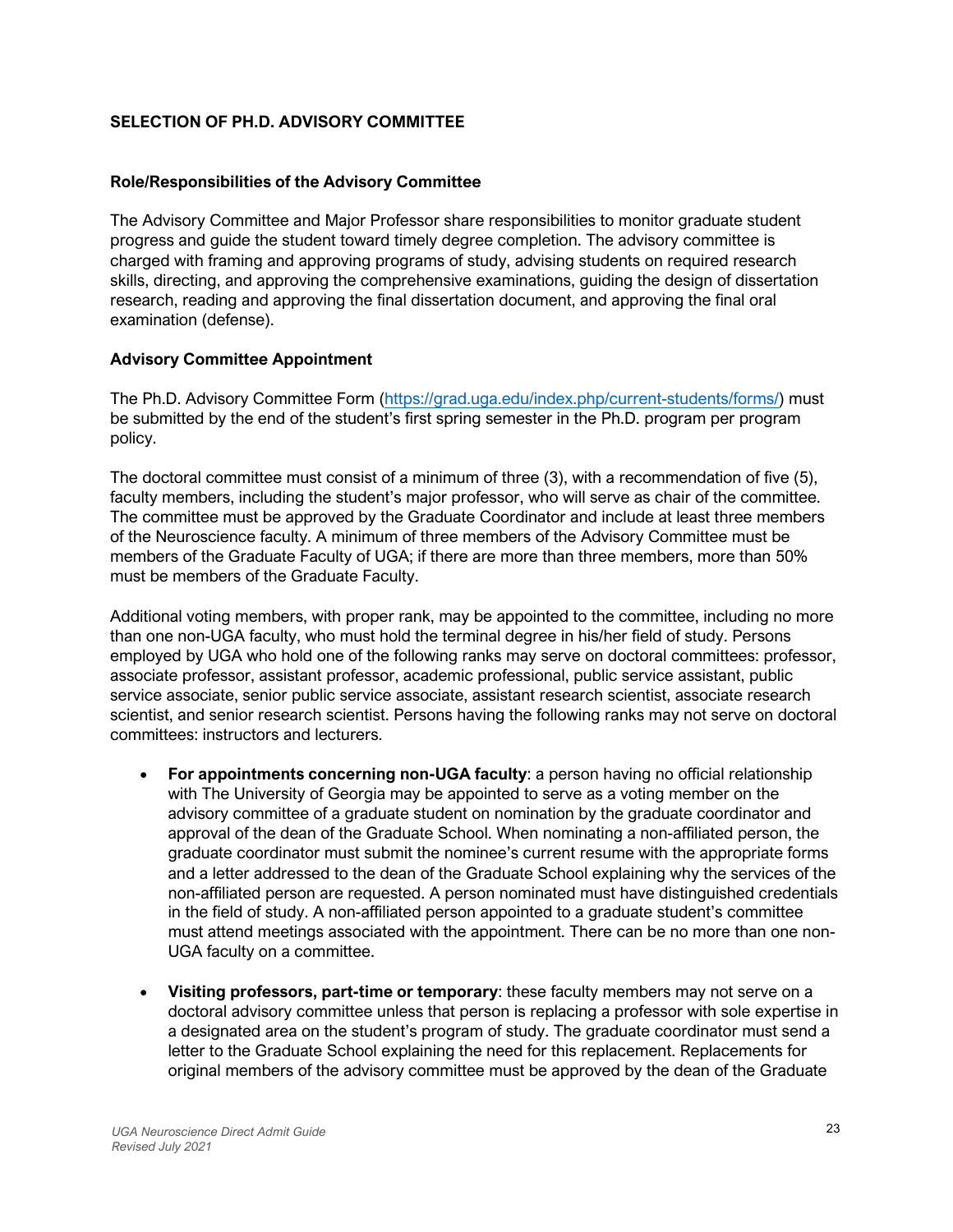School prior to their service in any capacity. A revised advisory committee form showing the reconstituted committee must be submitted to the Graduate School.

- **Co-major Professors**: Co-major professors, limited to two, may be appointed to an advisory committee provided both parties are appointed members of the Graduate Faculty. Both parties must sign all forms requiring the chair's signature. Co-major professors count as one member of the committee; therefore, an additional faculty member must be added to the advisory committee with a majority of Graduate Faculty members being maintained.
- **Advising Members of Immediate Family**: The nepotism policy defines members of the immediate family as the following: spouse, parents, siblings, children, and in-laws of the same. When a member of the immediate family is involved, a faculty member may not serve as Major Professor or as a member of any committee which plans a program of study or evaluates the educational progress of the student.
- **Committee Revisions:** Replacements for original members of the Advisory Committee must be approved well in advance of any program milestone. A revised Advisory Committee Form showing the reconstituted committee must be approved by the Graduate Coordinator and the Dean of the Graduate School prior to their service in any capacity.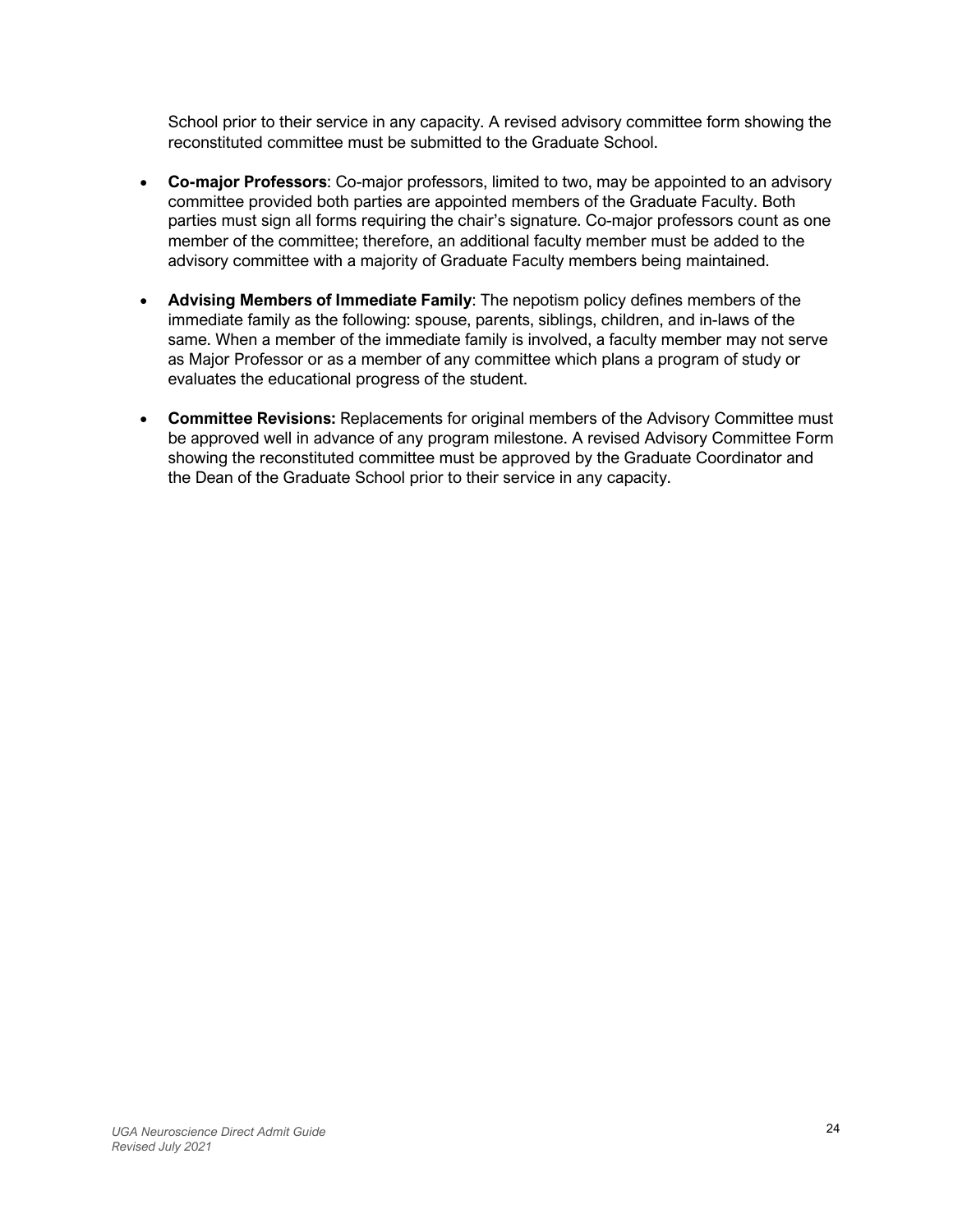# **PH.D. PROGRAM OF STUDY APPROVAL**

### **Preliminary Program of Study Approval**

The Preliminary Program of Study (PPS) form (https://grad.uga.edu/index.php/currentstudents/forms/) outlines the planned classroom courses and research for Ph.D. students in accordance with the student's degree requirements. The form should be completed in coordination with the advisory committee and must be submitted to the Neuroscience Program Office by the end of the student's first year of the Ph.D. program.

### **Final Program of Study Approval**

The Final Program of Study (PS) form (https://grad.uga.edu/index.php/current-students/forms/) designates the classroom courses and research for Ph.D. students in accordance with the student's degree requirements. The form should be completed in coordination with the advisory committee must be submitted to (and approved by) the Neuroscience Program Office and the Graduate School before scheduling the Written or Oral Comprehensive Exam.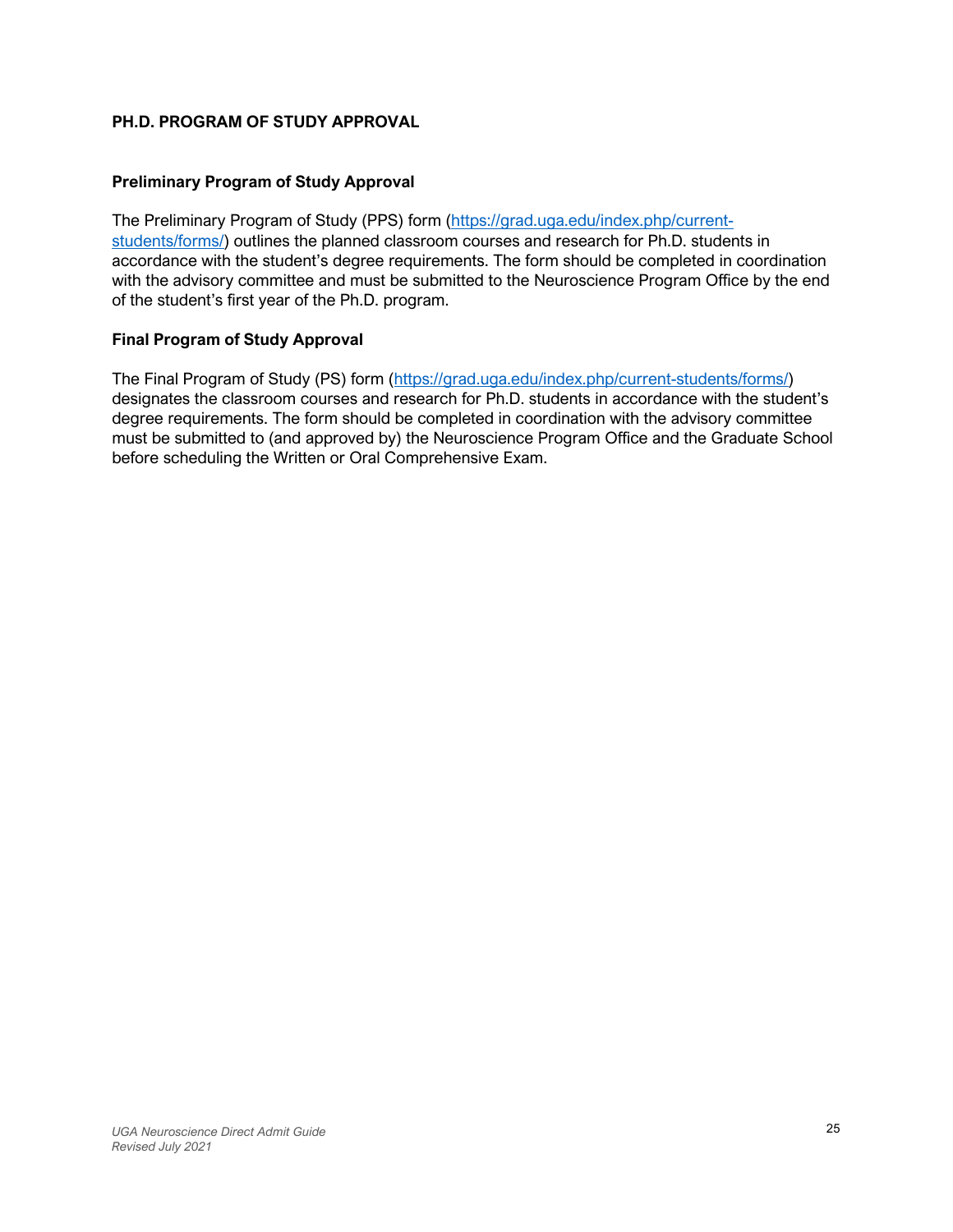# **COMPREHENSIVE EXAM & ADMISSION TO CANDIDACY**

Before a student can become a Ph.D. candidate, they must pass a comprehensive qualifying exam, which is comprised of two parts: a written and oral exam. Both exams are designed and graded by the Advisory Committee of each student. These exams **must** be completed by the end of the student's second year. An extension may be requested in writing to the graduate coordinator.

• **Oral Exam Format**: the oral exam is a public exam. The Graduate School must be notified at least two weeks before the examination so that the Graduate School can publish notice of the exam and send the required paperwork to the program for Advisory Committee signatures. Notification of the exam date is communicated to the Graduate School by the Neuroscience Program Office.

The oral exam will last between one and three hours and will consist of questions covering both specific and general knowledge for the student to complete his or her proposed research. To start the discussion, the student should prepare a 15-20-minute presentation with a maximum of 20 or so slides that summarizes his or her proposed research. The slides are intended to serve as a framework for discussion. The chair of the oral exam committee will be a committee member in Neuroscience who scored the written proposal with a passing grade. The student's advisor will not participate in the discussion unless granted permission by the committee chair.

- **Written Exam Format**: The written portion of the qualifying exam can take several forms in accordance with the wishes of the Advisory Committee. Typical types of exams include: a research proposal in NIH or NSF format, a topical review suitable for publication, questions prepared by the committee, or a combination of these formats. The preferred format is a research proposal. Please consult your major professor and committee for guidance.
	- o **Research Proposal Exam:** At the discretion of the committee, this proposal could be written as a NIH Individual Pre-doctoral NRSA (F30/F31) or NIH Research Project Grant (R21 or R01). The program recommends the F30/F31/R21 format, and students should adhere to NIH guidelines, except that page numbers should be included, and headers are encouraged.

The proposal should be a maximum of 7 single-spaced pages, including figures but excluding references. All margins must be at least 0.5″ and the font in Times New Roman 12, Arial 11, or equivalent (Helvetica, Palatino Linotype, or Georgia). The proposal should consist of the following sections:

- § **Specific Aims:** (1 page) This should include a summary of the project, hypothesis/statement of problem, and statement of specific aims/goals.
- § **Research Strategy or Plan:** (6 Pages) This should include background/introduction to place the project in context, preliminary studies (if any), research approach, and anticipated results, potential pitfalls, and alternative approaches.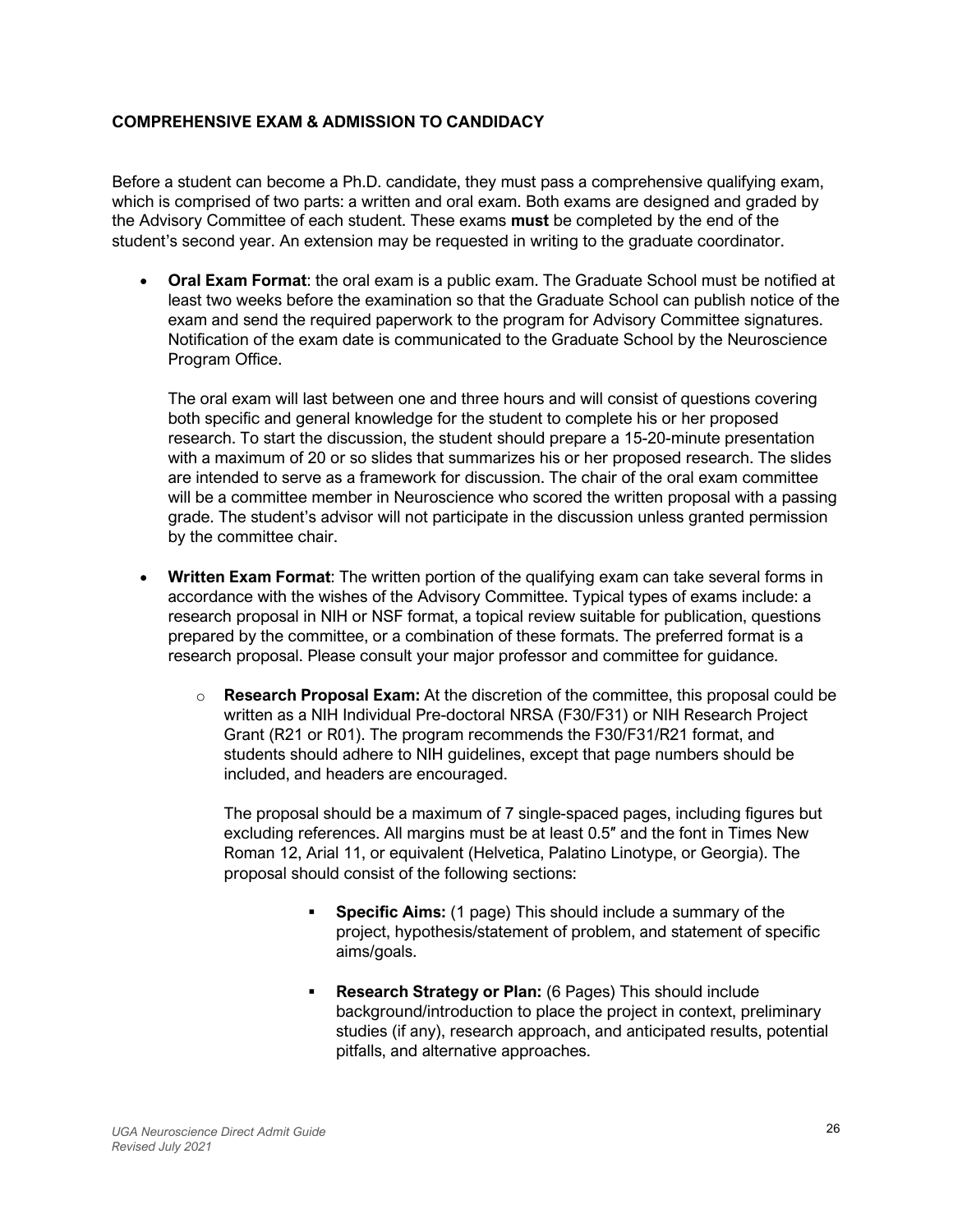The proposal must be written in the student's own words and without substantial editing from the advisor. However, feedback on aspects such as experimental design of the project can be obtained from the advisor and/or committee members. Committee members will have two weeks to review the proposal and return a grade to the student and his/her advisor.

o **Literature Review:** This option permits the student to compose a review on the topic approved by the Advisory Committee. The review should be of a quality and format suitable for publication.

As with the research proposal, this article must be written in the student's own words and without substantial editing from the advisor. However, feedback on topics to be included in the review can be obtained from the advisor and/or committee members. Committee members will have two weeks to review the proposal and return a grade to the student and his/her advisor.

o **Question Format:** This written exam takes place over consecutive days, with one day allotted to questions from each committee member. The student may elect to have the exam in a single week (Monday-Friday), or 'break' over a weekend (i.e., Wednesday-Friday, then Monday-Tuesday). Each exam day will start at 8:00 AM and conclude with students sending their completed questions to the Neuroscience Program Office no later than 5:00 PM.

Focus areas for the written exams are chosen by the student's Advisory committee in consultation with the student. This can take place either at a committee meeting, or in individual meetings of the student and each committee member. Each committee member will take responsibility for a different focus area and must choose the topic at least five weeks prior to the examination. Topics are usually chosen base on relevance to the student's dissertation project, relevant areas of expertise of the faculty member, or other areas important for the student's overall education in the field. Exam questions are distributed to students by the Neuroscience Program Office at 8:00 AM the day of the exam.

In general, each committee member will devise questions that are based on their focus area and are designed to be answered in a single 8-hour day. The graduate student should contact each Advisory Committee member to discuss preparation for the written exams, and the faculty member's preferred format for that portion of the exam. The exam may be in any written format and length as specified by the faculty member, and can include essays that answer specific, novel questions in the particular focus area, reviews, or critiques of a research area or of specific publications, or any other format the faculty member deems appropriate. The exam questions must be submitted to the student's major professor at least two weeks before the exam to ensure that they are consistent with the student's background and interests. In consultation with the examiner, the major professor may request a change in form or content.

• **Grading**: Each Advisory Committee member is responsible for grading their section of the written exam. Committee members will have two weeks to evaluate the student's work and return a grade to the student and their advisor.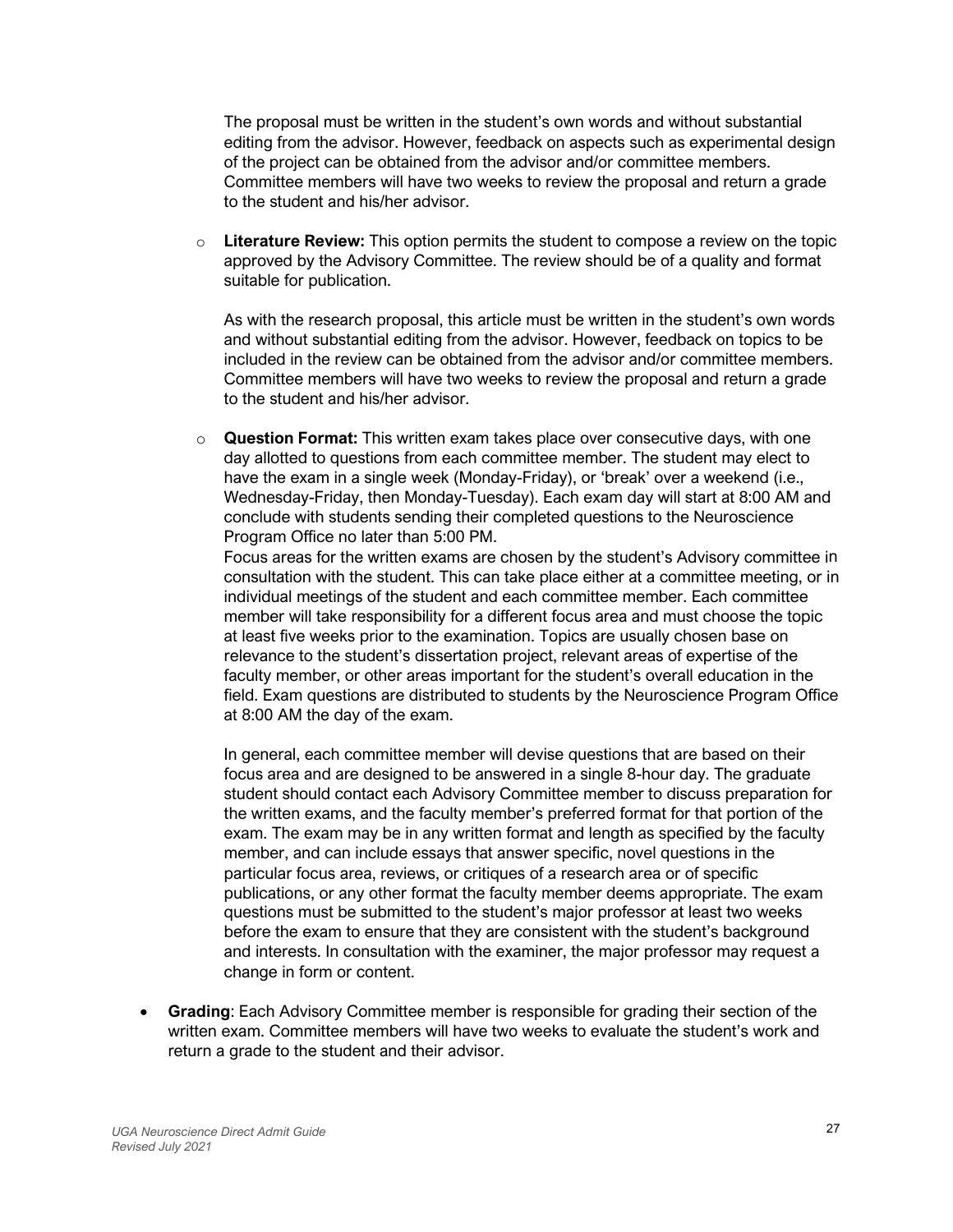- **Exam outcomes**: Regardless of the format, there are only two possible outcomes for the written exam—pass or fail. If the student receives a pass from all committee members, then the student will proceed with the oral exam as scheduled. Committee members may pass a student on the written, but still require edits or changes made to the written document. If a committee member does not provide a grade within two weeks, then it is assumed the grade is a pass. If the student fails, comments explaining this grade will be provided. If the student receives more than one failing grade, the oral exam will be cancelled, and the student must retake the written exam.
- **Rescheduling Exams**: If the oral exam is cancelled or postponed for any other reason the student must immediately notify the Neuroscience Program Office so that the Graduate School can be notified of the change.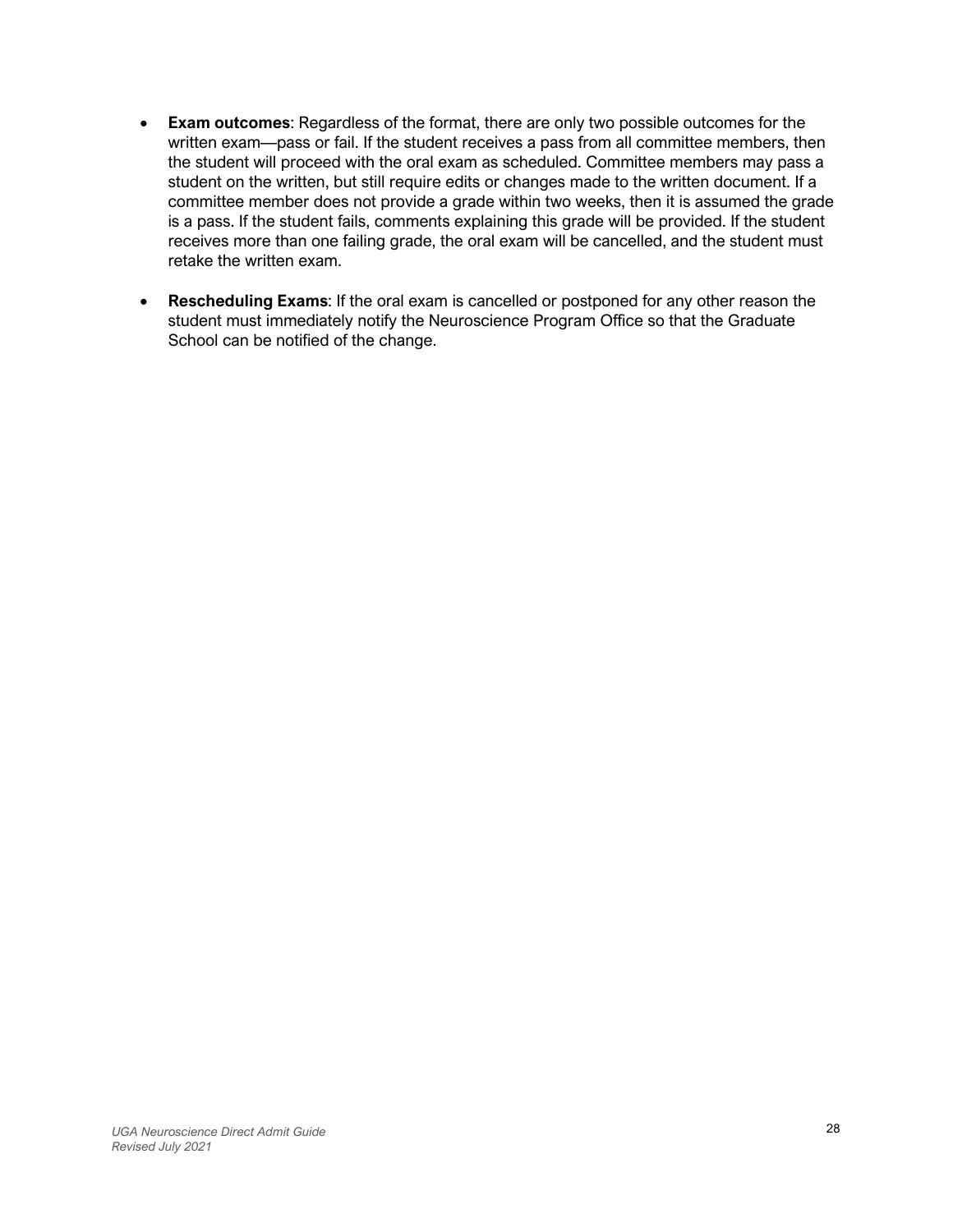# **General Guidelines for Candidacy**

To advance to Ph.D. candidacy, the program expects that a student identify a problem and explain why it is interesting, grasp the relevant literature, design experiments to test a hypotheses, and then interpret data to determine whether the experiments worked and what it means if they did or did not. Substantial preliminary data are not necessary and students will not be graded based on the amount of preliminary data they present.

Therefore, continuation to doctoral candidacy requires no more than one "fail" grade on each portion of the exam. If one part of the exam results in more than one "fail" grade, that portion of the exam can be re-taken in the subsequent semester. A student may only re-take a portion of the exam once. A failure to continue to candidacy requires that the graduate committee evaluate options for removal from the Neuroscience graduate program, in concert with the graduate coordinator.

### **Time Limit on Candidacy**

The dissertation must be completed within five years following admission to candidacy in order to qualify for graduation. If a doctoral student's candidacy expires after the first week of classes in the final semester of the fifth year, the student is granted the remainder of the semester to complete degree requirements without special permission of the dean of the Graduate School.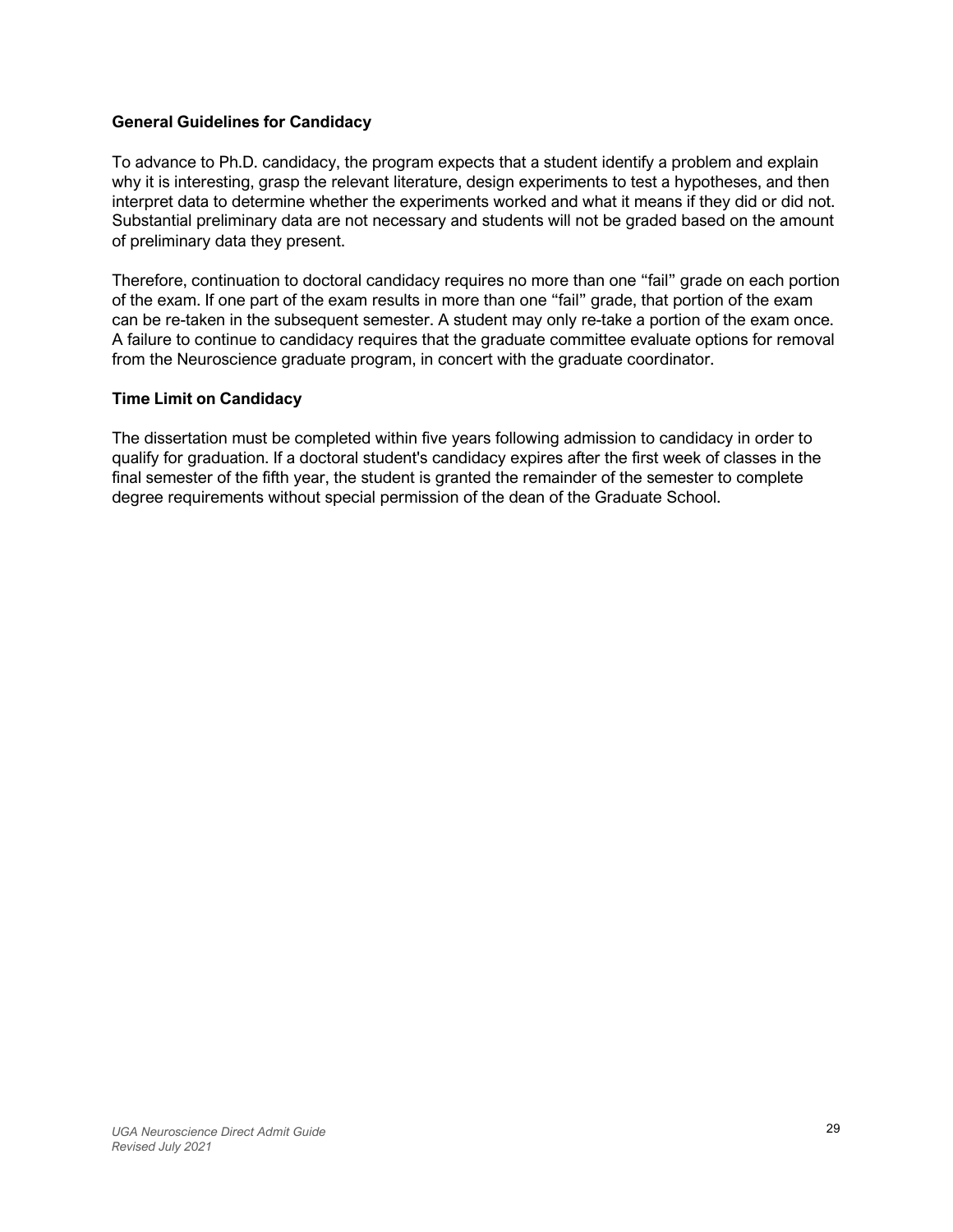# **GRADUATION**

Students intending on graduating must adhere to the guidelines and deadlines listed on the Graduate School's website. Notifying the Neuroscience Program Office is a critical step to ensure a timely graduation.

https://grad.uga.edu/index.php/current-students/important-dates-deadlines/